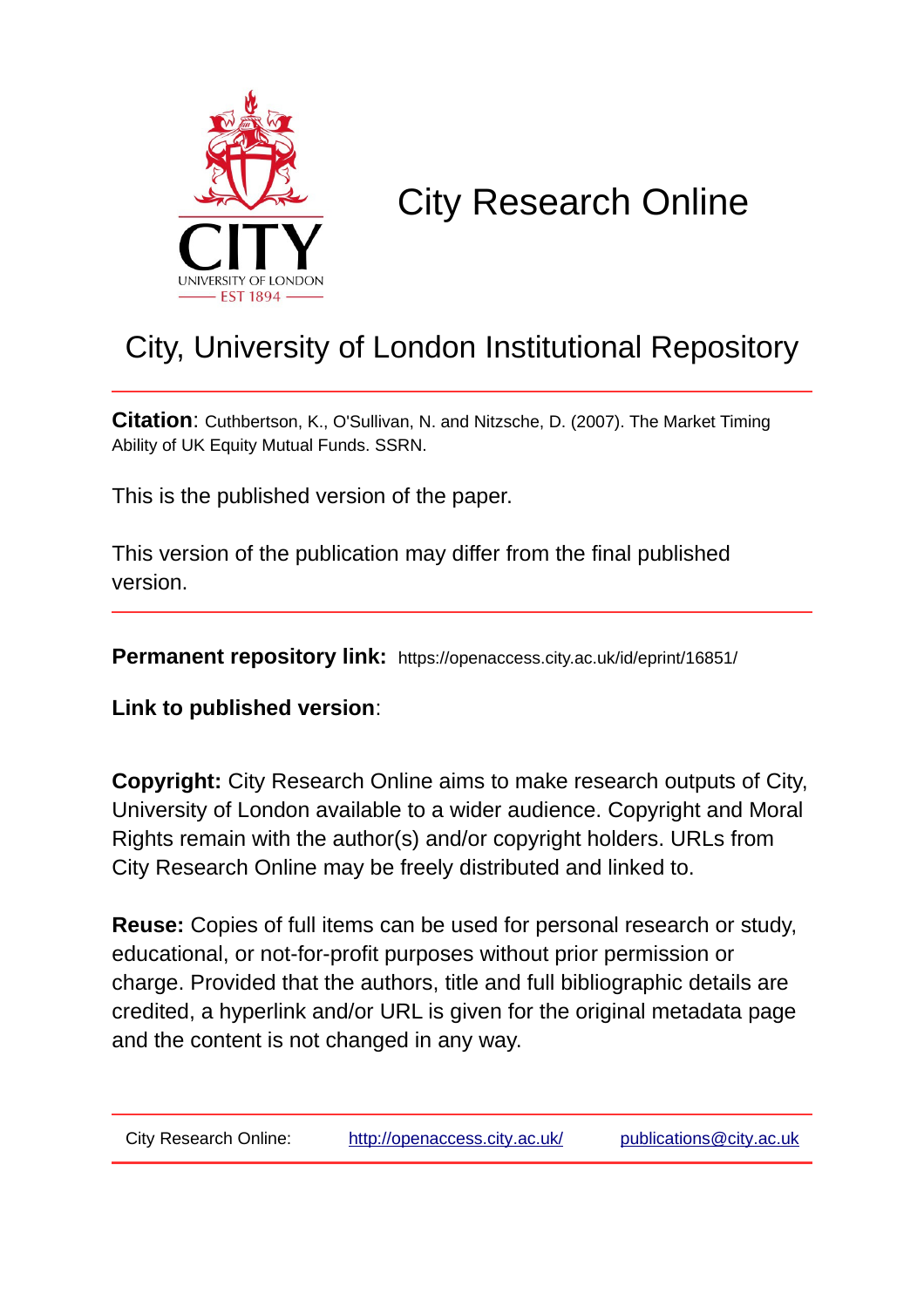### **THE MARKET TIMING ABILITY OF UK EQUITY MUTUAL FUNDS**

#### **Keith Cuthbertson\*, Dirk Nitzsche\* and Niall O'Sullivan\*\***

#### **This version : 18th November 2006**

#### **Abstract:**

We apply a recent nonparametric methodology to test the market timing skills of UK equity mutual funds. The methodology has a number of advantages over the widely used regression based tests of Treynor-Mazuy (1966) and Henriksson-Merton (1981). We find a relatively small number of funds (around 1.5%) demonstrate positive market timing ability at a 5% significance level, while around 10-20% of funds exhibit negative (perverse) timing and most funds do not time the market. Our findings indicate that the few skillful market timers possess private market timing signals so their performance cannot be attributed to publicly available information. In terms of fund classifications, there are a small number of successful positive market timers amongst equity income and general equity funds, while a few small company funds time a small company rather than a broad market index. We also apply regression based tests of volatility timing and find evidence that a slightly larger (around 5%) of funds successful time market volatility.

**Keywords :** Mutual funds performance, market timing.

#### **JEL Classification:** C14, G11

- Cass Business School, City University, London
- Department of Economics, University College Cork, Ireland

Corresponding Author : Professor Keith Cuthbertson Cass Business School, City University London 106 Bunhill Row, London, EC1Y 8TZ. Tel. : +44-(0)-20-7040-5070 Fax : +44-(0)-20-7040-8881

E-mail : k.cuthbertson@city.ac.uk

We gratefully acknowledge the provision of mutual fund data by Grahame Goodyer IMC, MEWI, Senior Partner, The Investment Research Partnership. Main programmes use GAUSS™.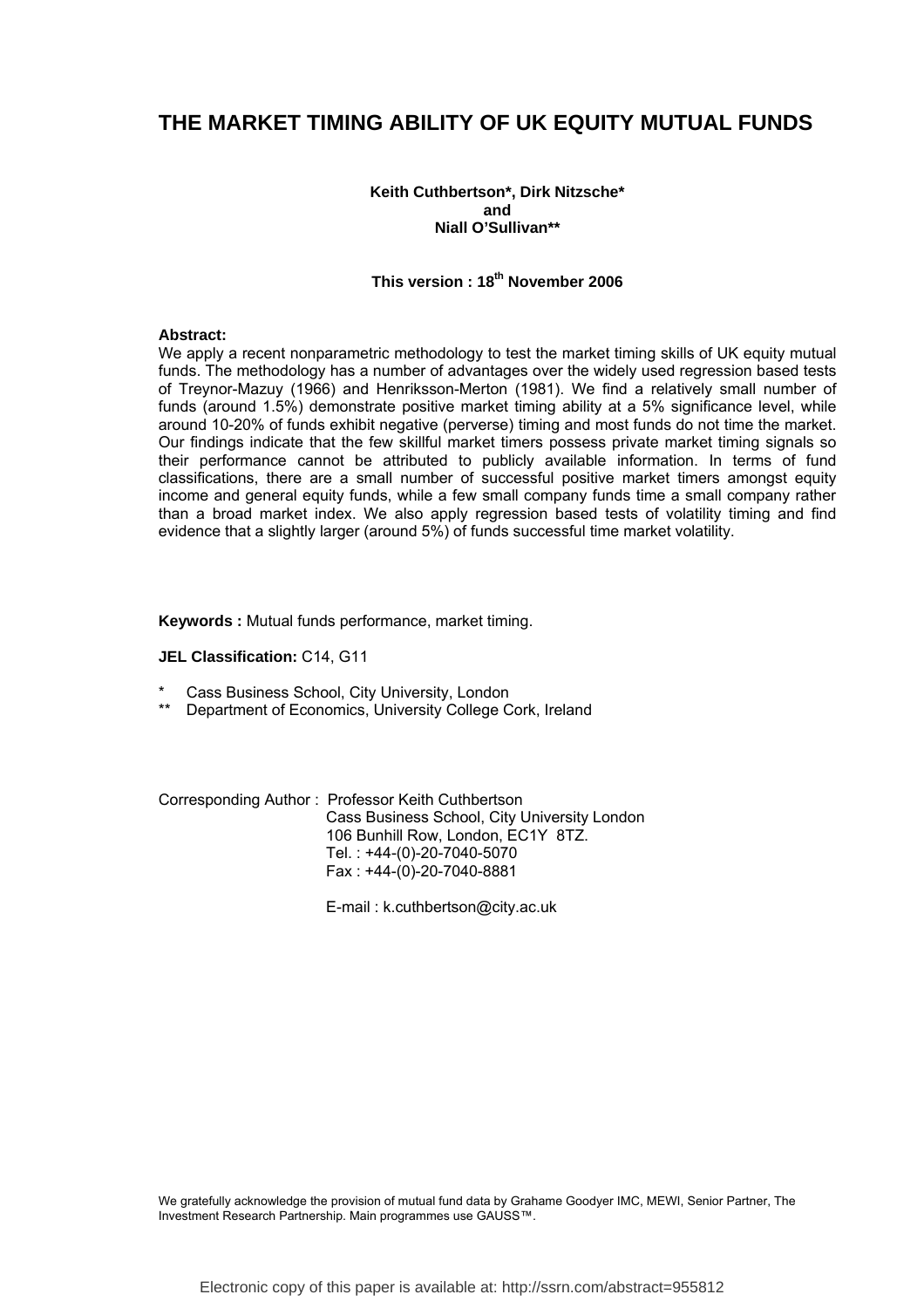#### **1. Introduction**

l

The question of market timing has attracted relatively little attention among studies of UK fund performance. One form of market timing is tactical asset allocation which keeps the composition of a portfolio of risky assets constant but alters the proportion of the portfolio held in cash (non-risky assets) according to the expected future direction of the market. Market timing may also be achieved by using index futures or other derivate positions.<sup>1</sup> Alternatively, market timing may be implemented by rebalancing the fund's equity holdings to increase (decrease) the fund's market beta in response to an expected bull (bear) market. To test tactical asset allocation requires information on a portfolio's composition over time and such data are not readily available for UK mutual funds. However, tests of whether the portfolio beta is conditional on a market benchmark may be conducted with available fund and market returns data.

In this paper we apply regression approaches and, for the first time on UK data, a nonparametric test to examine the market timing performance of *individual* UK domestic equity funds. Our large survivorship-bias free data base of around 800 (non-tracker, non second-unit) funds is also the most comprehensive used to-date and we extend the data set from the mid-1990s to include the market downturn after 2000.

The nonparametric procedure has several advantages. First, it measures the quality of a fund manager's timing information rather than the aggressiveness of his response - whereas the widely used regression based methods of Treynor-Mazuy (TM) (1966) and Henriksson-Merton (HM) (1981) cannot separate these two elements. The quality of timing information is of more interest to the investor as he can control the aggressiveness of his position himself simply by adjusting his holdings of risky/non-risky assets. In addition, the nonparametric method requires less restrictive behavioural assumptions and unlike the TM and HM tests which assume the fund's timing frequency is fixed at the same frequency as sampling interval in the data set used, the nonparametric approach is flexible in this respect. This raises a question concerning the power of different tests for market timing when actual fund timing frequencies differ from data sampling frequencies, and this is discussed further below (Goetzmann et al 2000, Bollen and Busse 2001). Furthermore, in this paper we also examine whether mutual fund managers can improve investor returns based on the quality of the manager's *private* market timing information (timing signals) rather than simply relying on publicly available information (Becker et al 1999, Ferson and Khang 2001).

The performance of actively managed mutual (and other) funds, in particular relative to passive funds, is central to recent policy debates. An important question is whether voluntary saving in mutual and pension funds will be sufficient to meet a predicted future savings gap given both projected state pensions and increasing longevity, (Turner 2004, OECD 2003). It is important to evaluate the relative performance of UK actively managed funds to determine the

 $1$  UK mutual funds are restricted in their use of derivative securities since the assets of the fund must be able to fully cover any liabilities that are created when employing derivative contracts. In practice this prevents the fund from achieving any real gearing and ensures that the fund is able to meet its liabilities if called upon to do so.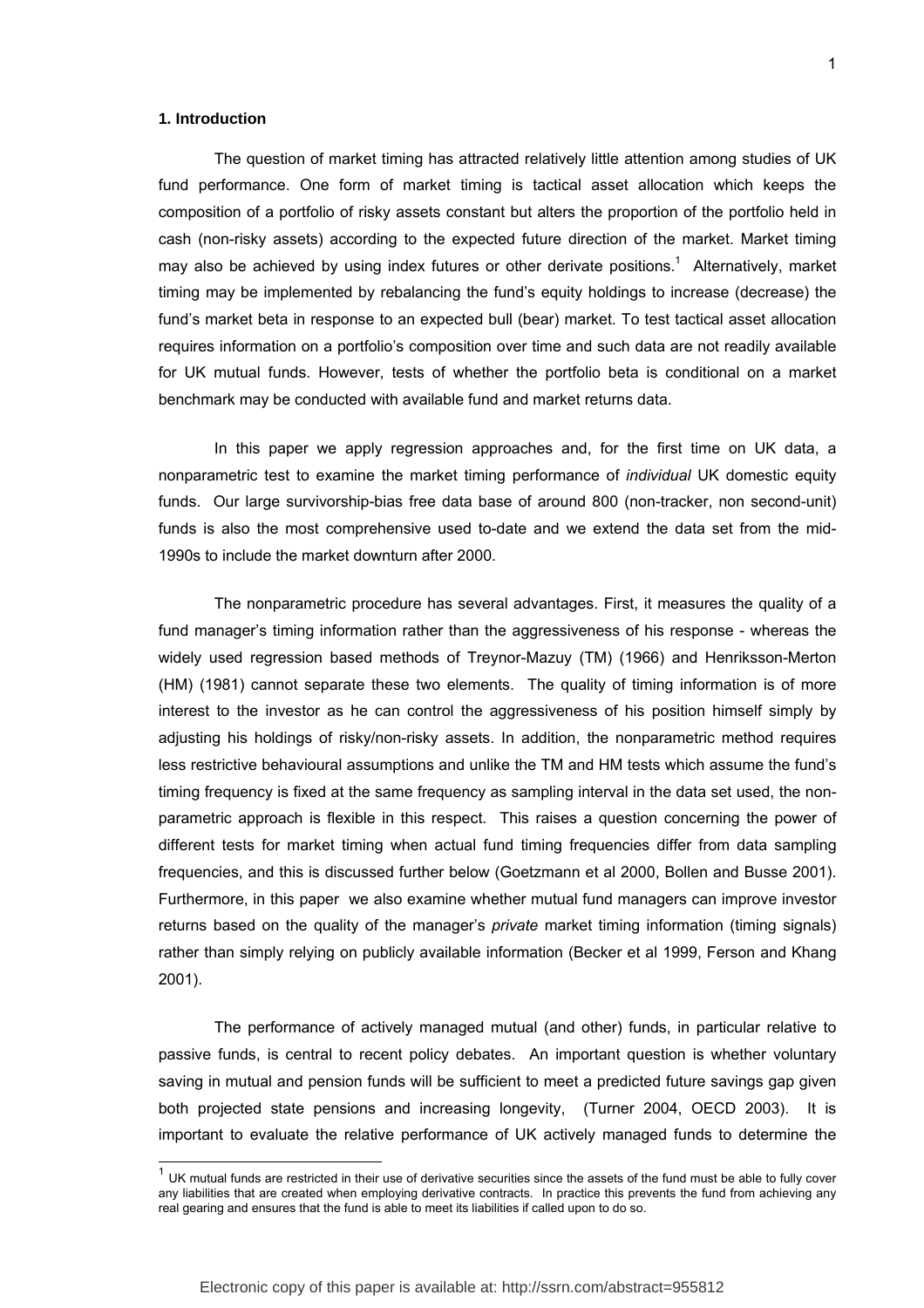extent to which such funds truly add value to investors/savers as a means of efficiently allocating their scarce resources to saving instruments for the future. Recent studies have examined this question in relation to security selection skill, usually measured by a fund's alpha (Keswani and Stolin 2005, Fletcher and Forbes 2002, Quigley and Sinquefield 2000, Cuthbertson, Nitzsche and O' Sullivan 2005) - here we assess fund's market timing skills.

The paper proceeds as follows. In section 2 we survey recent findings in the market timing literature. The nonparametric testing methodology is presented in section 3. In section 4 we describe the UK data set, empirical results are reported in section 5 and section 6 concludes.

#### **2. Recent Literature**

l

Two widely applied models of market timing are Treynor and Mazuy (1966) and Henriksson and Merton (1981), henceforth TM and HM respectively. The TM test specifies a quadratic regression of the form

(1) 
$$
r_{i,t+1} = \alpha_i + \theta_i (r_{m,t+1}) + \gamma_{i} (r_{m,t+1})^2 + \epsilon_{i,t+1}
$$

where the coefficient  $y_{ju}$  measures market timing ability.  $r_{i,t+1}$  and  $r_{m,t+1}$  are the fund and market *excess* returns respectively. Admati et al (1986) demonstrate that the model is consistent with a manager with constant absolute risk aversion whose beta at time  $t$  is a linear function of  $r_{m+t+1}$ . The null hypothesis of no market timing implies  $y_{\text{iu}} = 0$ . In the HM model the conditional portfolio beta follows a binary response function depending on the manager's forecast of whether next period's market return will exceed the risk free rate. The authors show that if the manager can successfully time the market then the coefficient  $y_{\text{in}}$  in (2) will be positive.

(2) 
$$
r_{i,t+1} = \alpha_i + \theta_i (r_{m,t+1}) + \gamma_{i} (r_{m,t+1})^+ + \varepsilon_{i,t+1}
$$

where  $(r_{m,t+1})^+$  is defined as max(0, $r_{m,t+1}$ ). Here max(0, $r_{m,t+1}$ ) may also be interpreted as the payoff to an option on the market portfolio with a strike price equal to the risk free rate. Based on similar models, Ferson and Schadt (1996) control for timing skills which may be attributable to public information by specifying the portfolio beta to be a function of a set of relevant public information variables. The null is then a test of the quality of the fund manager's *private* timing signal<sup>2</sup>.

Several difficulties may arise with the TM and HM tests. Breen at al (1986) using simulation techniques note that the HM test (which ignores heteroscedasticity) is poor both in terms of size and power.  $3\text{ }$  A further difficulty with the TM and HM tests concerns their inability to decompose overall fund abnormal performance into its market timing and security selection

 $2$  See also Becker et al (1999) and Ferson and Khang (2001) for further discussion on the effects of conditioning information on timing performance measures. Portfolio managers may also adjust a fund's exposure to risk factors other than the market or indeed to other benchmark indices according to their year-to-date performance in response to incentives

they may face (Chevalier and Ellison, 1997; Brown, Harlow and Starks, 1996).<br><sup>3</sup> For further discussion on the power of standard regression based tests of abnormal performance see Kothari and Warner (2001).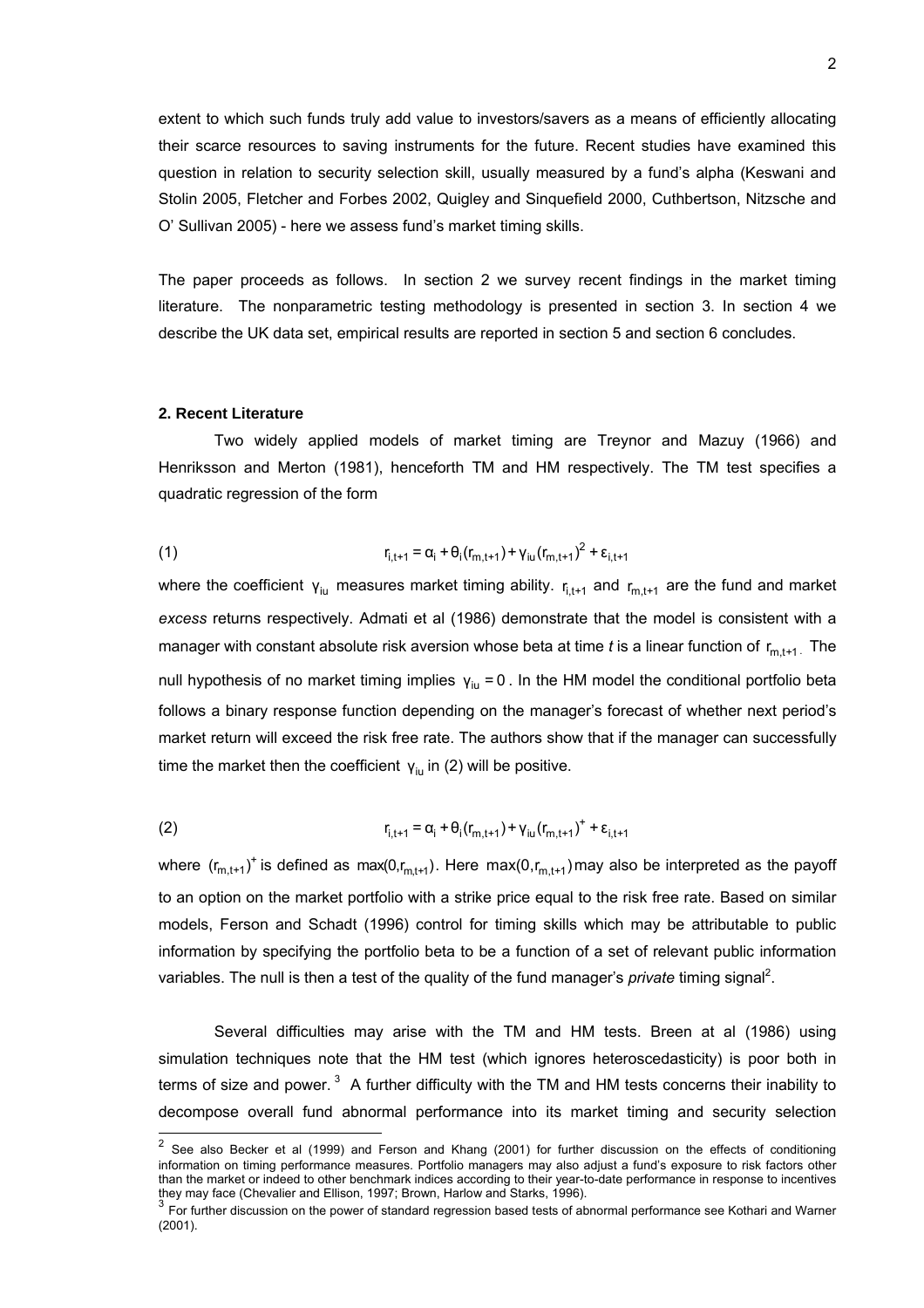components, (Admati et al 1986, Grinblatt and Titman 1989). Many studies point to a negative correlation between the market timing and selectivity measures of performance (Jagannathan and Korajczyk 1986, Coggin et al 1993, Goetzmann et al 2000, Jiang 2003). For example, simulations in Jiang (2003) show a negative correlation between the two performance measures in the TM and HM models, even where none exists, whereas the correlation between the nonparametric timing measure and the security selection measure in the regression models is very small (indistinguishable from zero for larger sample sizes). Jagannathan and Korajczyk (1986) suggest that a spurious negative correlation may arise due to the nonlinear pay-off structure of options and option-like securities in fund portfolios. Holding a call option on the market yields a high pay-off in a rising market but in a steady or falling market the premium payment lowers return and appears as poor security selection<sup>4</sup>. However, using (quarterly) holdings data Jiang, Yao and Yu (2005) apply a methodology which controls for this option effect and find significant timing ability among some US mutual funds using monthly returns.

A further difficulty in assessing fund timing ability arises if the frequency of the researcher's observed data differs from the frequency of the manager's timing strategy (where the latter may not be uniform or even known). Using standard regression tests for market timing and a bootstrap simulation technique, Bollen and Busse (2001) generate synthetic fund returns which mimic the holdings of actual funds using both daily and monthly data and show that while the tests for market timing on daily data yield expected results, the results using monthly data are biased. Then using actual daily data, Bollen and Busse provide stronger evidence of positive market timing ability than when using actual monthly data. Goetzmann et al (2000) similarly demonstrate that the HM test is biased downwards when applied to the monthly returns of daily timers. Bollen and Busse (2005) is the only study to examine *persistence* in market timing and finds evidence of short term persistence when using daily data.

The bulk of the US empirical evidence on market timing demonstrates no market timing or perverse negative market timing (Wermers 2000<sup>5</sup>, Ferson and Schadt 1996, Becker at al 1999, Goetzmann et al 2000; Jiang, 2003) - although conditioning on public information is shown to improve the model specification (Ferson and Warther 1996, Ferson and Schadt 1996, Becker at al 1999). Mamaysky, Spiegel and Zhang (2004) use the Kalman filter to model time varying betas (and alphas). With dynamic estimates the authors explore which trading strategies are associated with outperformance. The findings indicate that superior and inferior returns are linked to attempts at market timing rather than stock selection, though in aggregate there is little evidence that investors earn superior returns.

A possible explanation of poor market timing may lie in mutual fund cashflows (Bollen and Busse 2001, Edelen 1999, Warther 1995, Ferson and Warther 1996). Investors increase net

l

 $4$  The returns on the common stock of highly geared firms may create a similar effect. Thus portfolios heavily weighted in highly (lowly) geared stocks such as small stocks (blue chips) may appear to exhibit stronger (weaker) market timing of the prediment finding of poor or even negative market timing in the literature.<br>This may account for the predominant finding of poor or even negative market timing in the literature.<br><sup>5</sup> Wermers (2000) also examines mar

effects. However, the methodological approaches of Wermers (2000) and the Jiang, Yao and Yu (2005) study are quite different.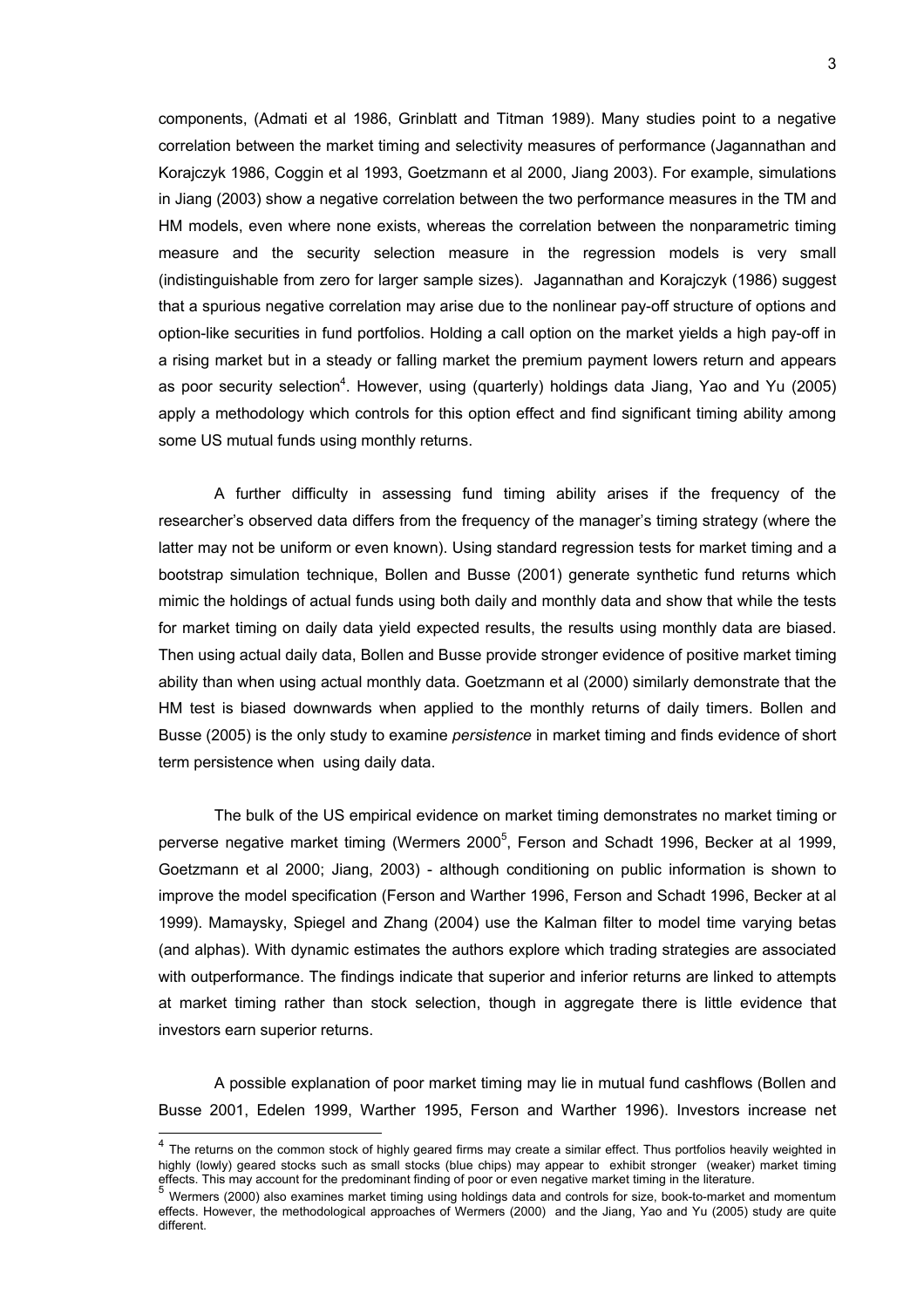cashflows into mutual funds during periods when the market return is relatively high, increasing the fund's cash position, causing a concurrent lower overall portfolio return. As noted by Bollen and Busse (2001), in the HM model the market timing coefficient is estimated only when the market (excess) return is positive and so the cash-flow hypothesis is asymmetric: it can bias the coefficient downwards but not upwards. The authors also argue that the timing coefficient in the TM test is similarly biased downward.

A further question in the market timing literature is that of volatility timing. If market return and market volatility are unrelated, fund managers may be able to enhance investor utility by reducing market exposure when conditional volatility is high. The latter is often predictable since it persists: periods of high (low) volatility are often followed by high (low) volatility<sup>6</sup>. Busse (1999) has shown that US funds do attempt to reduce market exposure when market volatility is high. However, if market return and volatility are positively related then attempts to time volatility may appear as negative market timing. In this paper, we also test for volatility timing as well as joint return and volatility timing.

Overall using standard parametric tests, US daily data provides some evidence of successful market timing but when using monthly data successful market timing seems weak or non-existent. Jiang (2003) proposes a nonparametric test of market timing in order to address some of the issues above and this methodology is described in section 3.

While there have been several recent studies on the ex-ante performance and performance persistence of UK funds (Fletcher and Forbes 2002, Keswani and Stolin 2005, Otten and Bams 2002, Quigley and Sinquefield 2000, Blake and Timmermann 1998), there has been relatively little research carried out on the market timing skills of UK equity unit and investment trusts. Fletcher (1995) applies both the Chen and Stockum (1986) (similar to TM) and HM timing tests. Evaluating 101 unit trusts between 1980 and 1989, Fletcher reports the cross sectional average timing measures to be negative and strongly significant. This is found to be the case for both models of market timing and alternative market benchmark indices. Leger (1997) evaluates UK equity investment trusts between 1974 and 1993 and finds similar results - negative and statistically significant market timing.

#### **3. Nonparametric Test of Market Timing**

 $\overline{a}$ 

Because of the difficulties noted above with regression based tests of market timing, Jiang (2003) uses a non-parametric test on US mutual funds, which we outline below. The market model is:

(3) 
$$
r_{i,t+1} = \alpha_i + \beta_{i,t} r_{m,t+1} + \varepsilon_{i,t+1}
$$

 $6$  Of course tactical asset allocation to reduce market exposure when volatility is high could expose the investor to other risks such as interest rate risk, Scruggs (1998).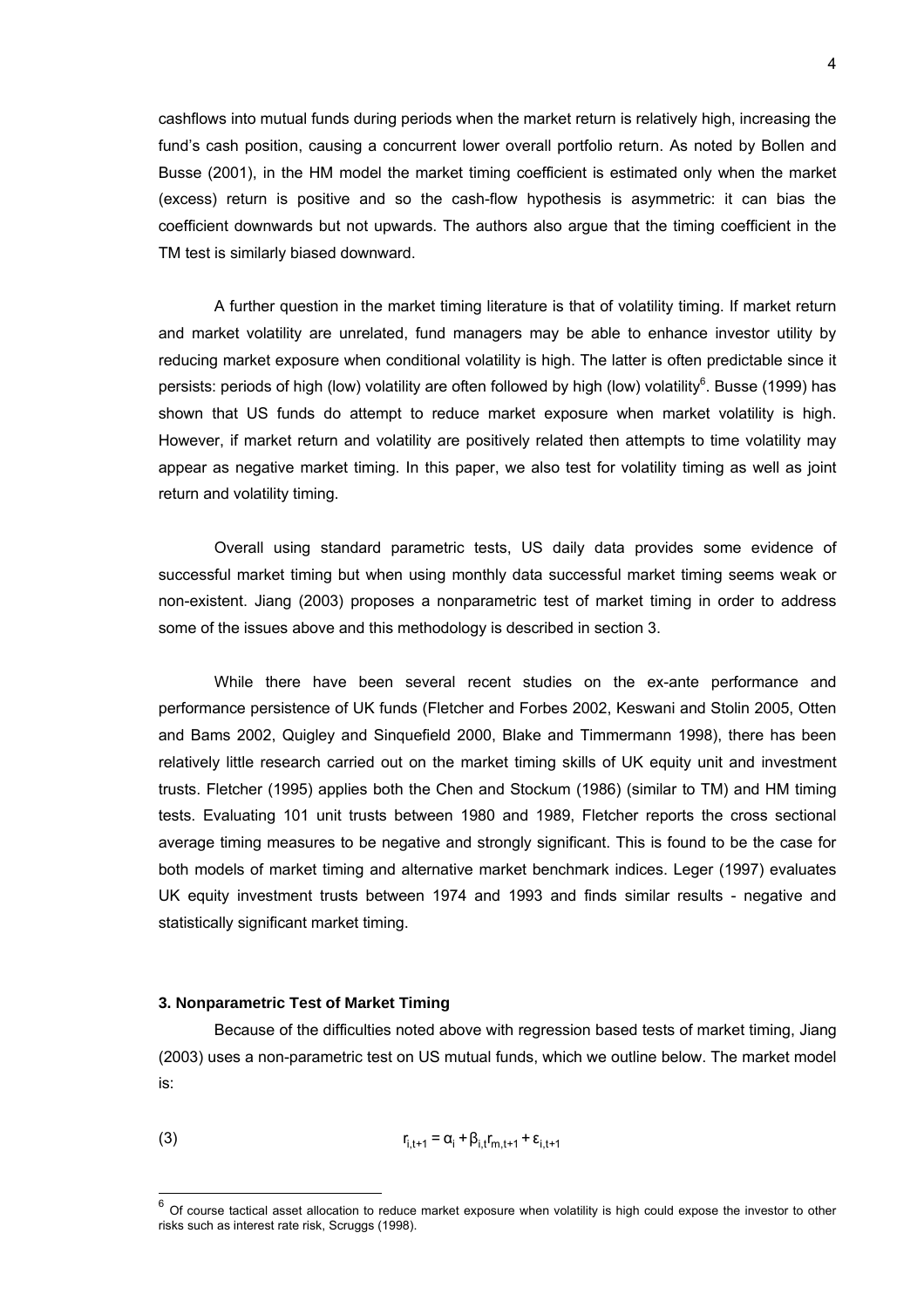where  $r_{i,t+1}$  is the excess return on fund *i*,  $r_{m,t+1}$  is the relevant benchmark market excess return against which the fund is evaluated,  $\alpha_i$  is a security selectivity measure (assumed to be independent of market timing) and the fund's beta $\beta_{i,t}$  is assumed to vary with the fund manager's market timing information at time *t*. The fund's timing skill is determined by the ability to correctly predict market movements. Let  $\hat{r}_{m,t+1} = E(r_{m,t+1} | I_t)$  be the manager's *forecast* for the next period's market return based on the information set *I*. The parameter *v* is defined as

(4) 
$$
v = Pr(\hat{r}_{m,t_2+1} > \hat{r}_{m,t_1+1} | r_{m,t_2+1} > r_{m,t_1+1}) - Pr(\hat{r}_{m,t_2+1} < \hat{r}_{m,t_1+1} | r_{m,t_2+1} > r_{m,t_1+1})
$$

Under the null hypothesis of no market timing ability  $v = 0$  since the probability of a correct forecast then equals the probability of an incorrect forecast. *ν* ∈[-1,1] where the two extreme values represent perfect negative and perfect positive (i.e. successful) market timing respectively. Equation (4) may also be written as:

(5) 
$$
v = 2Pr(\hat{r}_{m,t_2+1} > \hat{r}_{m,t_1+1} | r_{m,t_2+1} > r_{m,t_1+1}) - 1
$$

The next step is to link the manager's forecast of the market return with his response in adjusting β<sub>i,t</sub> in (3). For any triplet of market return observations  $\{r_{m,t_1}, r_{m,t_2}, r_{m,t_3}\}$  sampled from *any* three time periods (not necessarily in consecutive order) with  ${r_{m,t}} {r_{m,t}} {r_{m,t}} {r_{m,t}}$  an informed market timer will maintain a higher exposure to the market over the  $[r_{m,t_1},r_{m,t_2}]$  range than in the  $[r_{m,t},r_{m,t} ]$  range. Nonparametric beta estimates for both time ranges are  $\beta_{t_1} = (r_{i,t_2} - r_{i,t_1})/(r_{m,t_2} - r_{m,t_1})$  and  $\beta_{t_2} = (r_{i,t_2} - r_{i,t_2})/(r_{m,t_2} - r_{m,t_2})$ . Here beta embodies both the precision of the market return forecast and the aggressiveness of the manager's response where the latter is affected by risk aversion. Grinblatt and Titman (1989) show that for a fund *i* with non-increasing absolute risk aversion and independent timing and selectivity information  $\frac{\partial P_t}{\partial \hat{f}_{n,t}}$ m,t+1  $\frac{\delta \beta_{t}}{\hat{r}_{m:t+1}}$  > 0  $rac{\delta \beta_t}{\delta \hat{r}_{m t+1}}$  > 0 yielding a convex fund return/market return relationship

(6) 
$$
\frac{r_{i,t_3} - r_{i,t_2}}{r_{m,t_3} - r_{m,t_2}} > \frac{r_{i,t_2} - r_{i,t_1}}{r_{m,t_2} - r_{m,t_1}}
$$

which allows (5) to be written as  $v = 2Pr(\beta_{t_2} > \beta_{t_1} | r_{m,t_2+1} > r_{m,t_1+1})-1$ . A sample statistic of a fund's timing ability may be constructed as:

(7) 
$$
\hat{\theta}_{n} = {n \choose 3}^{-1} \sum_{r_{m,t_{1}} < r_{m,t_{2}} < r_{m,t_{3}}} sign \left( \frac{r_{i,t_{3}} - r_{i,t_{2}}}{r_{m,t_{3}} - r_{m,t_{2}}} > \frac{r_{i,t_{2}} - r_{i,t_{1}}}{r_{m,t_{2}} - r_{m,t_{1}}} \right)
$$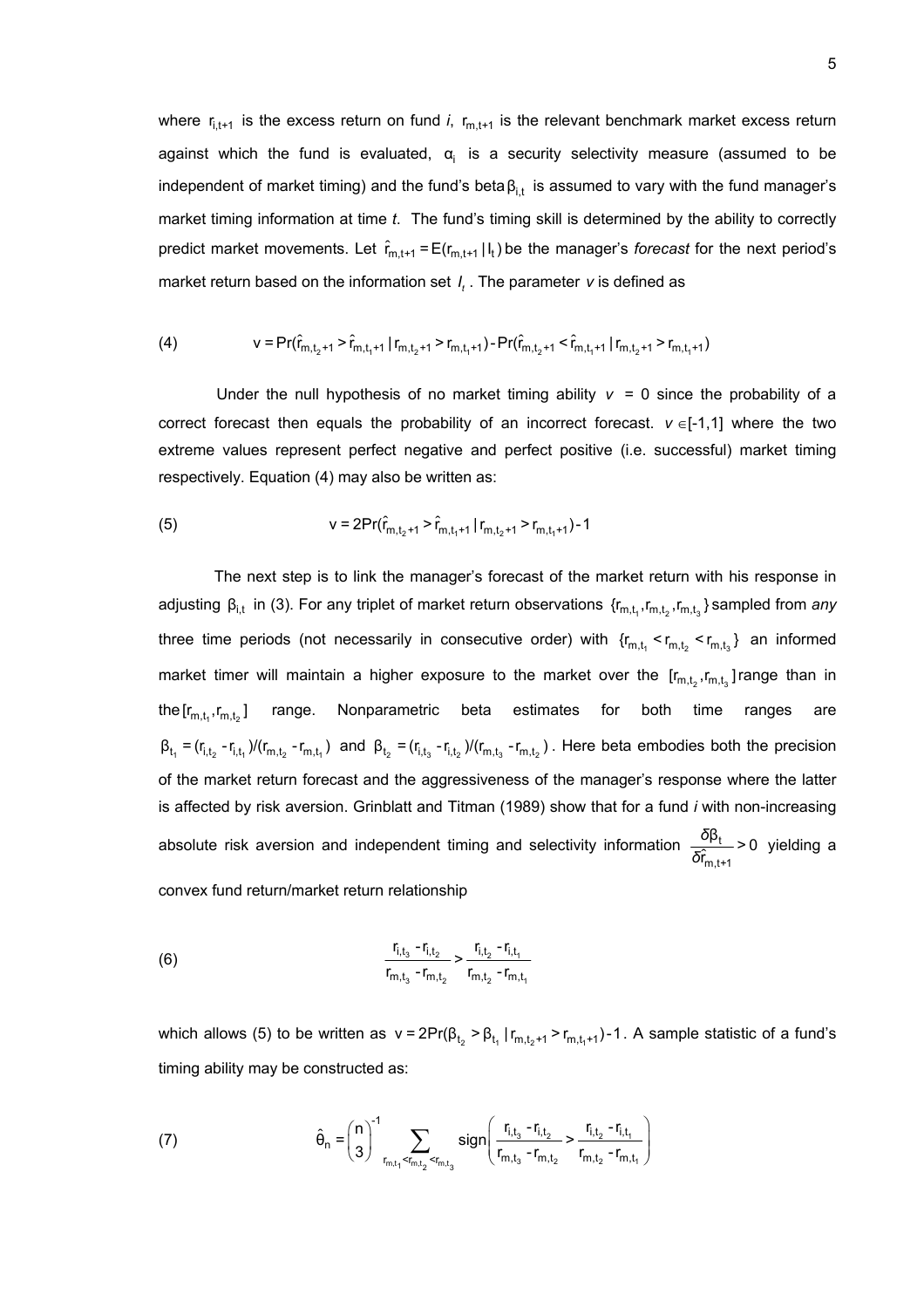where sign (⋅) = (1, -1, 0) for positive, negative and zero market timing respectively.  $\hat{\theta}_n$  is the average sign across all triplets taken from *n* observations and is a U-statistic with kernel of order three.  $\hat{\theta}_n$  can be shown to be √n-consistent and asymptotically normal (Abrevaya and Jiang 2001, Serfling 1980) with variance:

(8) 
$$
\hat{\sigma}_{\hat{\theta}_n}^2 = \frac{9}{n} \sum_{t_1=1}^n \left( {n \choose 2}^{-1} \sum_{t_2 < t_3, t_1 \atop t_2 < t_3, t_1 \atop t_2, t_1 \atop t_3} h(z_{t_1}, z_{t_2}, z_{t_3}) - \hat{\theta}_n \right)^2
$$

where

(9) 
$$
h(z_{t_1}, z_{t_2}, z_{t_3}) = sign\left(\frac{r_{i,t_3} - r_{i,t_2}}{r_{m,t_3} - r_{m,t_2}} > \frac{r_{i,t_2} - r_{i,t_1}}{r_{m,t_2} - r_{m,t_1}} \mid r_{m,t_1} < r_{m,t_2} < r_{m,t_3}\right)
$$

Under the null hypothesis of no market timing  $z = \sqrt{n} \cdot \hat{\theta}_n / \hat{\sigma}_{\hat{\theta}_n}$  is asymptotically N(0,1). Note, the calculation in (9) includes triplets  $h(z_t, z_t, z_t, z_t, h(z_t, z_t, z_t, h(z_t, z_t, z_t, z_t))$ , that is the same three market return observations drawn in different combinations. However, the sign in (10) is equal in all three cases since it is conditional on  $r_{m,t_1}$  <  $r_{m,t_2}$  <  $r_{m,t_3}$ . That is, irrespective of the order in which the market return observations are drawn they are first sorted in ascending order and there can only be one such sorting.

As discussed, one difficulty in examining a fund's market timing skill is decomposing the quality of the manager's information regarding the future market return and the aggressiveness of his response in changing the fund's beta. A rational investor is more concerned with the former as he can control the latter himself by choosing the proportion of his wealth to invest in the fund. The TM and HM market timing measures test for both information quality and aggressiveness of response and hence such tests cannot separate out the two effects. For example, Henriksson-Merton (1981) show that  $(p_1 + p_2 - 1) \cdot (n_2 - n_1)$  is a consistent estimate of  $\gamma_{iu}$  in (2) where  $p_1$  and  $p_2$ are the conditional probabilities of the manager correctly forecasting negative and positive market excess returns respectively in period  $t+1$  and  $\eta_1$  and  $\eta_2$  are the fund target betas in each case. Hence the estimated HM timing measure in (2) incorporates both the quality of manager information,  $p_1 + p_2 - 1$ , and the aggressiveness of response,  $n_2 - n_1$ . The nonparametric measure on the other hand simply measures how often a manager correctly forecasts a market movement and acts on it - irrespective of how aggressively he acts on it. This is reflected in the fact that the sign function in (8) assigns a value of 1(-1) if the argument is positive (negative) regardless of the size of the argument.

 A further advantage of the nonparametric measure is that it is more robust in testing for timing skill among managers whose timing frequency may differ from the frequency of the sample data and/or whose timing frequency may not be uniform. The timing statistic in (8) investigates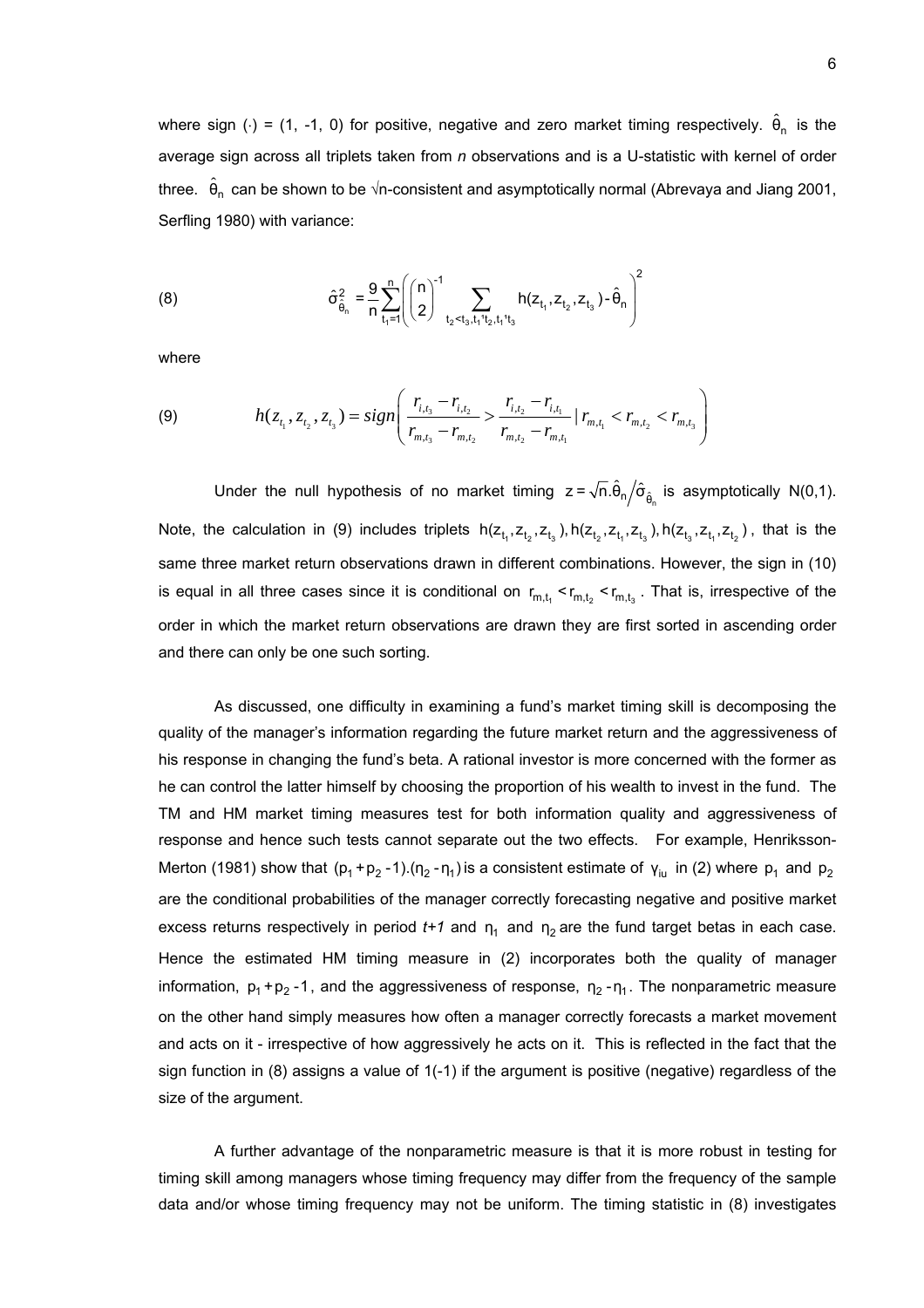timing over *all* triplets of fund returns rather than just consecutive observations and consequently uses more information than parametric tests. Therefore, the nonparametric measure permits the cross-section of fund managers to have different timing frequencies whereas the regression based approaches of TM and HM are more restrictive since they assume the timing frequency of each manager is known and that this (on average) is the same across managers.

 However, the nonparametric test also embodies some relatively mild restrictions on behaviour. First, the test requires  $\beta_t$  be a non-decreasing function of  $\hat{r}_{m,t+1}$ . Grinblatt and Titman (1989) demonstrate that this requires (i) non-increasing absolute risk aversion, (ii) independently and identically distributed (*iid*) market returns and (iii) independent selectivity and timing information. First, the requirement of non-increasing absolute risk aversion is less restrictive than that of the TM and HM measures which require specific linear and binary response functions respectively. For example, the linear response function embodied in the TM measure is consistent with the manager maximising a Constant Absolute Risk Aversion (CARA) preference function (Admati et al, 1986). However, such an assumption is questionable if there is non-linearity in the payment to fund managers in respect of benchmark evaluation (Admati and Pfleiderer, 1997), option compensation (Carpenter, 2000) and a non-linear performance-flow responses by investors (Chevalier and Ellison, 1997). Second, the *iid* assumption rules out heteroscedasticity in market returns and hence volatility timing by fund managers – but empirically this effect appears to be weak (Busse 1999). Third, distinguishing between timing and selectivity skill in the attribution of performance is difficult empirically though independent selectivity and timing information is a common assumption (see Admati et al 1986, Grinblatt and Titman 1989). As discussed previously, Jagannathan and Korajczyk (1986) question this assumption with respect to options and optionlike securities with nonlinear pay-offs. The non-parametric measure, like that of TM and HM, cannot distinguish between market timing and spurious option related effects. However, all funds examined in this study are comprised of at least 80% UK domestic equity (typically funds hold an even higher percentage) so any distortion due to holding options is likely to be relatively small<sup>7</sup>.

Finally, the HM regression approach suffers size and power distortion under heteroscedasticty but the asymptotic distribution of the nonparametric timing measure in (8) is unaffected by heteroscedasticity in fund returns.

#### **Conditional Market Timing: Public versus Private Information**

l

The nonparametric test can be applied as a conditional statistic after allowing for market timing skill attributable to public information. This conditional measure involves first calculating both sets of residuals from regressions of the mutual fund returns and market returns on the lagged public information variables. Clearly, these residuals represent the variation in the fund and market returns not explained by the public information. Denote the pairwise fund and market

 $7$  Almazan et al (2004) report little use of options in active portfolio management among US funds. Of funds permitted to use options, i.e. unconstrained by regulations (self-imposed or otherwise), around 10% of funds chose to invest in options each year between 1994 – 2000.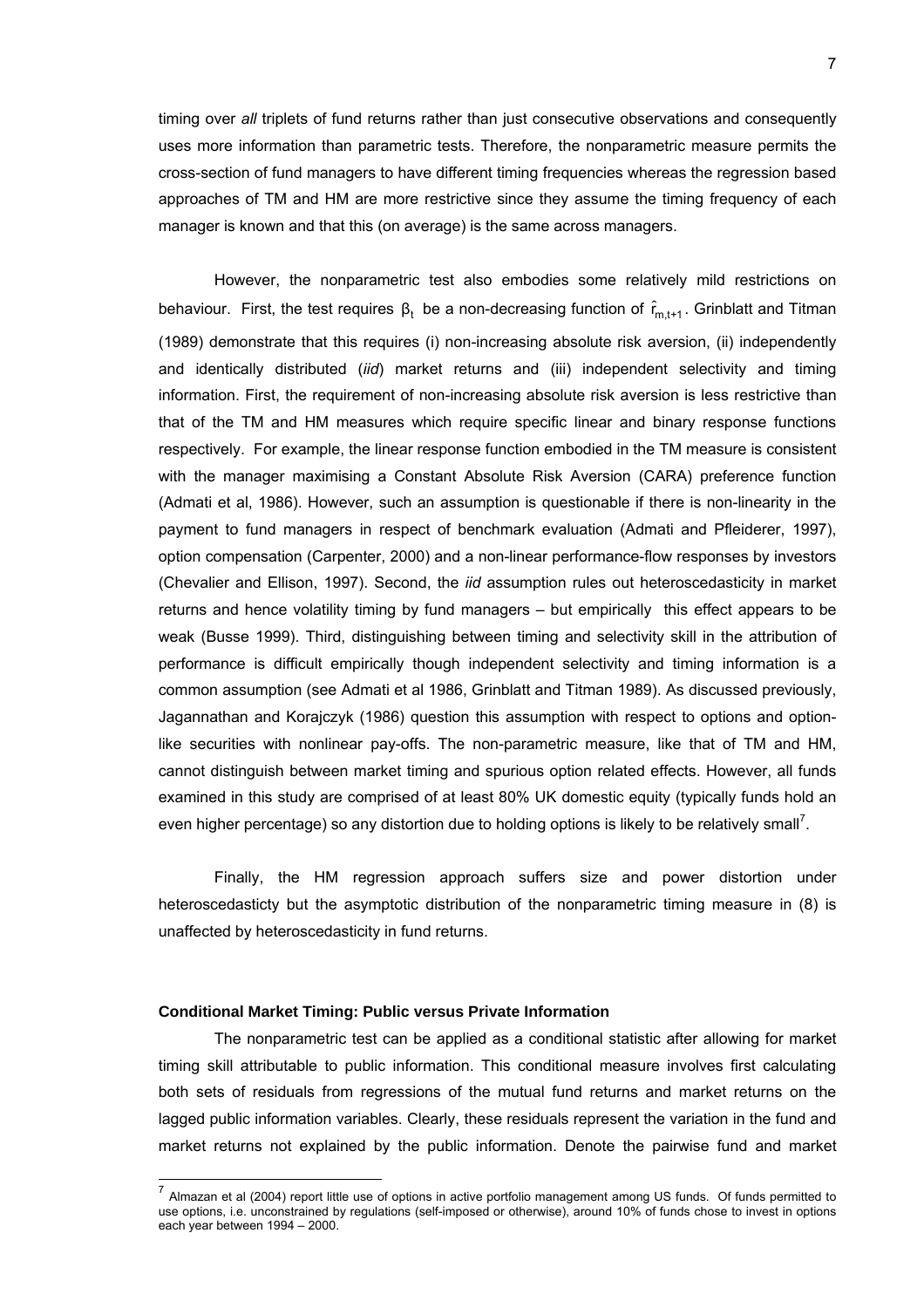regression residuals as  $\tilde{r}_{i,t}$  and  $\tilde{r}_{m,t}$  respectively. The procedure described above in (8) may then be applied to the residuals to yield a conditional timing measure

(10) 
$$
\tilde{\theta}_{n} = {n \choose 3}^{1} \sum_{\tilde{r}_{m,t_{1}} < \tilde{r}_{m,t_{2}}} sign\left(\frac{\tilde{r}_{i,t_{3}} - \tilde{r}_{i,t_{2}}}{\tilde{r}_{m,t_{3}} + \tilde{r}_{m,t_{3}} - \tilde{r}_{m,t_{2}}} > \frac{\tilde{r}_{i,t_{2}} - \tilde{r}_{i,t_{1}}}{\tilde{r}_{m,t_{2}} - \tilde{r}_{m,t_{1}}}\right)
$$

Note,  $\hat{\theta}_n$  in (8) and  $\tilde{\theta}_n$  in (11) can clearly be of different magnitudes but may also be of different sign. For example,  $\hat{\theta}_n > 0$  but  $\tilde{\theta}_n < 0$  may indicate a successful market timing manager whose skill is attributable to public information.

 We examine conditional market timing using a set of public information variables which may provide market return predictability (Ferson and Schadt 1996). They include (i) the one month UK Tbill rate, (ii) the market divided yield, (iii) the term spread (20 year – 1 month yields) and (iv) the gilt/equity yield ratio. The gilt/equity yield ratio is the ratio of the coupon yield on a long term government bond to the market dividend yield. It captures the relative attractiveness of bonds versus equity and as such may help predict returns in both markets, (Clare, Wickens and Thomas 1994). We use the yield on a 30 year UK government bond.

#### **Volatility Timing**

 $\overline{a}$ 

 In addition to timing the market return, fund managers may also attempt to time volatility in the market return - ceteris paribus, the manager will reduce market exposure in anticipation of higher (conditional) volatility. Expressing the fund beta as a linear function of market (demeaned) volatility gives (Busse 1999):

(11) 
$$
r_{i,t+1} = \alpha + \sum_{j=1}^{k} \beta_j r_{j,t+1} + \lambda r_{m,t+1} (\sigma_{m,t+1} - \overline{\sigma}_m) + \varepsilon_{t+1}
$$

where  $\sigma_{m,t+1}$  represents market volatility. Similar to Busse (1999) we estimate conditional volatility as $^8\,$ 

(12) 
$$
\sigma_{\text{mt}} = \left[\sum_{i=1}^{n_{\text{t}}} (r_{\text{mt}i} - \overline{r}_{\text{mt}})^2\right]^{\frac{1}{2}}
$$

where  $r_{\text{mit}}$  are the n<sub>t</sub> daily market returns during month *t* and  $r_{i,t+1}$  (j = 1,2..k) are risk factors in the equilibrium model of security returns. Successful volatility timing is indicated by a negative value of *λ* in (11).

 $^8$  Other measures of volatility may also be applied such as implied volatility or GARCH estimates. See Busse (1999), Chen and Liang (2006).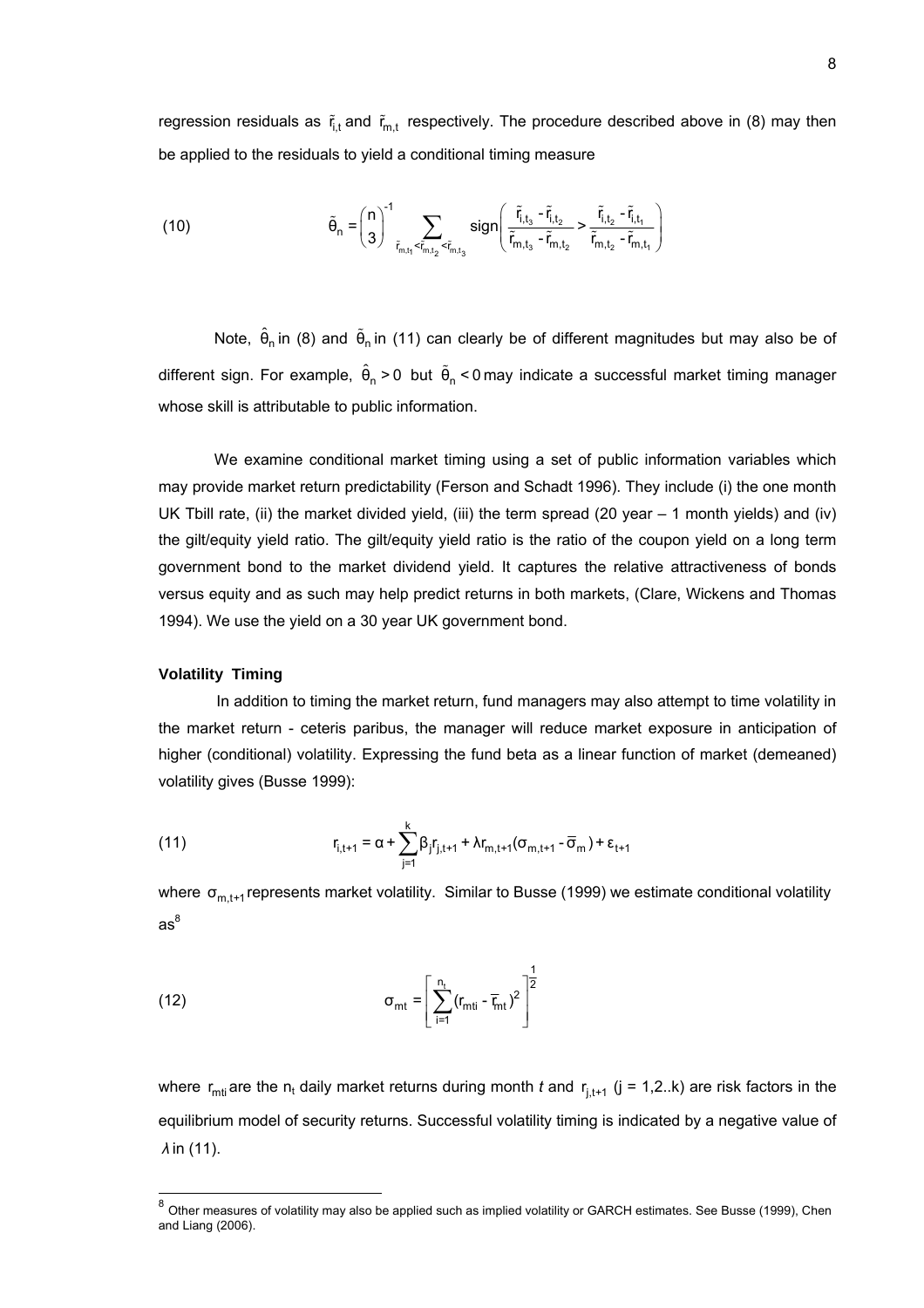Fund managers may also pursue a strategy of *jointly timing* both the level and the volatility of the market portfolio. Writing beta as a linear function of both market return and volatility yields a return-volatility timing model of the form:

(13) 
$$
r_{i,t+1} = \alpha + \sum_{j=1}^{k} \beta_j r_{j,t+1} + \gamma r_{m,t+1}^2 + \lambda r_{m,t+1} (\sigma_{m,t+1} - \overline{\sigma}_m) + \varepsilon_{t+1}
$$

where  $y > 0$  and  $\lambda < 0$  measure successful market return and volatility timing respectively.

Alternatively, to jointly test market return and volatility timing Chen and Liang (2006) propose a model of the form

(14) 
$$
r_{i,t+1} = \alpha + \sum_{j=1}^{k} \beta_j r_{j,t+1} + \gamma \left( \frac{r_{m,t+1}}{\sigma_{m,t+1}} \right)^2 + \epsilon_{t+1}
$$

where the coefficient γ on the square of the conditional Sharpe ratio of the market portfolio has the intuitive appeal of measuring the manager's ability to time periods of high market return relative to volatility. Here such successful timing is indicated by  $y > 0$ . We estimate these three models of market timing.

#### **4. Data**

l

Our mutual fund data set contains monthly returns on 842 (actively managed) UK equity Unit Trusts and Open Ended Investment Companies. 'UK Equity' funds (by definition) have at least 80% of the fund invested in UK equity. This data set represents almost the entire set of UK equity funds which have existed at any point during the period January 1988 – December 2002<sup>9</sup>. By restricting funds to those investing in UK equity, more accurate market benchmarks may be used.

The data set includes both surviving funds (626) and nonsurviving funds (216) in order to control for survivorship bias. Nonsurviving funds are those which cease to exist at some point prior to the end of the sample period. Failure to include nonsurviving funds may bias performance findings upwards if their closure is related to poor performance. Funds are also categorised by investment objectives: equity income funds (162), 'All Company' or 'general equity ' funds (553) and smaller company funds (127). In addition, funds are also categorized by the location of operation - onshore funds (662) are domiciled in the UK while offshore funds (180) are domiciled in locations such as Dublin, Luxembourg, the Channel Islands and some other European locations, although all funds are UK equity funds. Fund returns are measured before taxes on dividends and capital gains but net of management fees. Hence, we follow the usual convention in using net returns (bid-price to bid-price, with gross income reinvested). Fund 'second units' have

 $^9$  Data Source: Source Standard & Poor's Copyright the McGraw Hill Company 2006.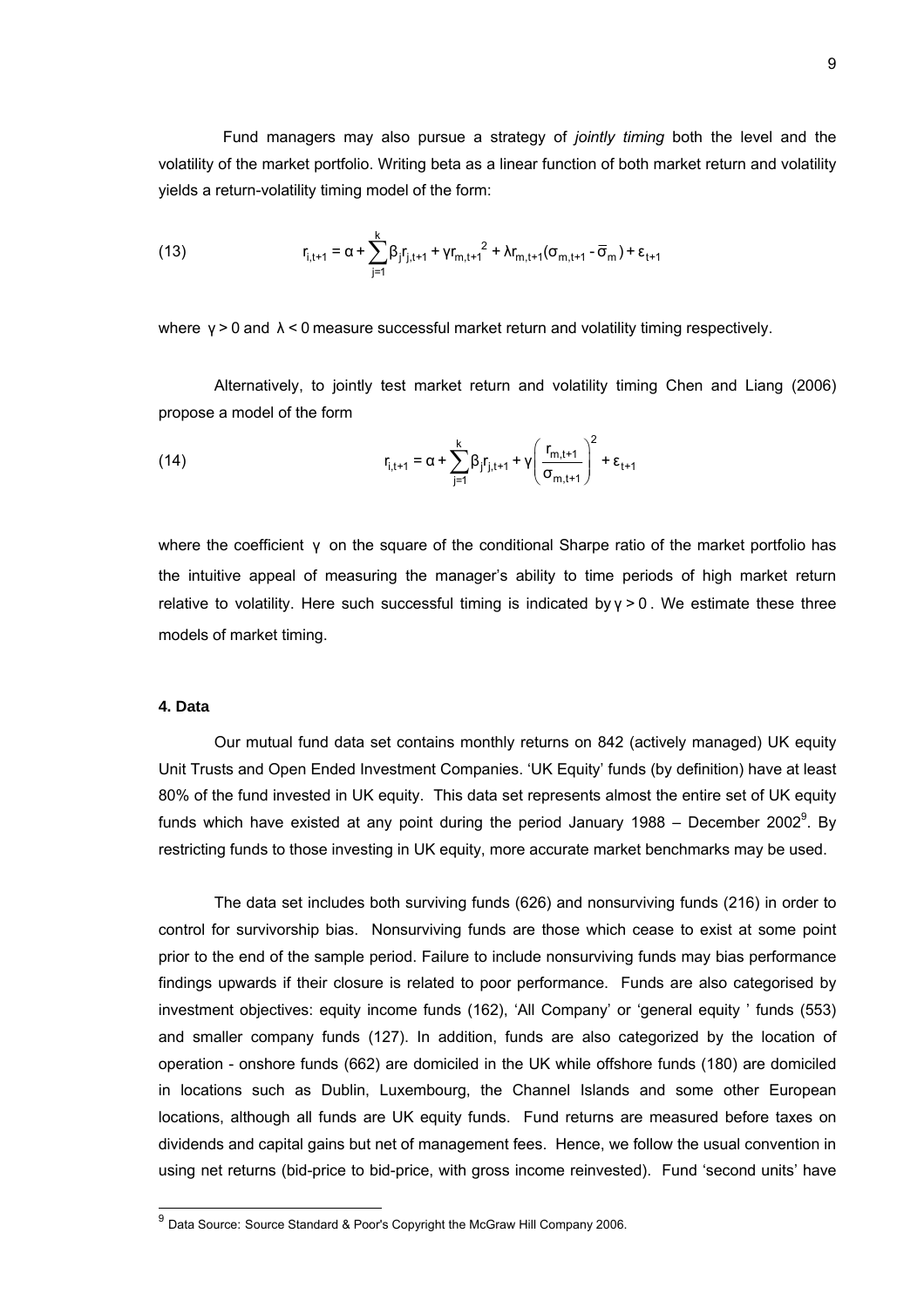been excluded from the analysis. These arise for the most part when a single fund is sold under different pricing structures to different groups of investors such as retail and institutional or when the same fund is sold under agreed but slightly different pricing structures by life assurance companies etc. Second units do not represent separate independent portfolios and hence we exclude them. The market benchmark is the FT All Share Index of total returns (i.e. including reinvested dividends)<sup>10</sup>. Excess returns are calculated using the one-month UK T-bill rate.

#### **5. Empirical Results**

The unconditional market timing tests are presented in Table 1. Row 1 displays the market timing test statistic,  $z = \sqrt{n}.\hat{\theta}_n/\hat{\sigma}_{\hat{\theta}_n}$  at various points in the cross-section of performance ranging from the best to the worst and this is distributed asymptotically as N(0,1) under the null of no market timing. Row 2 displays the market timing coefficient,  $\hat{\theta}_n$ , corresponding to the fund in row  $1<sup>11</sup>$  From the z-statistic in row 1, it is evident that there are only a small number of skilled market timers: the top 12 ranked funds demonstrate statistically significant positive market timing ability at the 5% significance level (one-tail test) – around 1.5% of the sample of funds<sup>12</sup>. The crosssectional average test statistic is  $z = -0.738$ . More specifically, 77% of funds demonstrate negative market timing while 20% are statistically significant negative market timers. Figure 1 plots a histogram of the cross-sectional distribution of the z-statistic where it is clear the distribution is centered on a value less than zero (indicating negative market timing ability on average) with some funds in the tails exhibiting both statistically significant positive and negative market timing.

Overall, the nonparametric test fails to find evidence of timing ability among more than a 'handful' of UK equity mutual funds. For comparison, Table 1 (row 3 and row 4) also reports the tstatistics of the market timing coefficients of the TM and HM tests (for the funds as ranked in row  $1$ <sup>13</sup>. Interestingly, 10 (11) of the top 12 funds which are found to be statistically significant positive market timers using the nonparametric test are also found to be successful market timers using the TM (HM) procedure at the 5% significance level. However overall, the regression tests indicate somewhat stronger evidence of market timing than the non-parametric z-statistic, since for the TM and HM models 31 and 22 funds respectively, are found to have statistically significant positive timing skill. Correlation coefficients between the market timing test statistics of the three procedures reveals a higher coefficient of 0.95 between the TM and HM procedures than the nonparametric/TM correlation coefficient of 0.81 or the nonparametric/HM correlation coefficient of 0.86. Jiang (2003) reports similar findings and suggests that the higher correlation between the TM and HM measures may arise because these methods capture not only the quality of the fund

 $10$  Results are broadly similar when we use the FT 100 index as the market benchmark.

 $11$  To improve statistical reliability results are reported for funds with a minimum of 12 observations which leaves 791 funds

in the analysis.<br><sup>12</sup> When discussing the *proportion* (or total number) of funds that have a statistically significant value for z , then strictly speaking we are in a multiple testing framework so the significance level for the overall *proportion* of significant funds will be different from the 5% significance level for each fund taken individually (because of compound type-I errors) – see Barras et al (2005).

The TM and HM t-statistics are based on Newey-West heteroscedasticity and autocorrelation adjusted standard errors.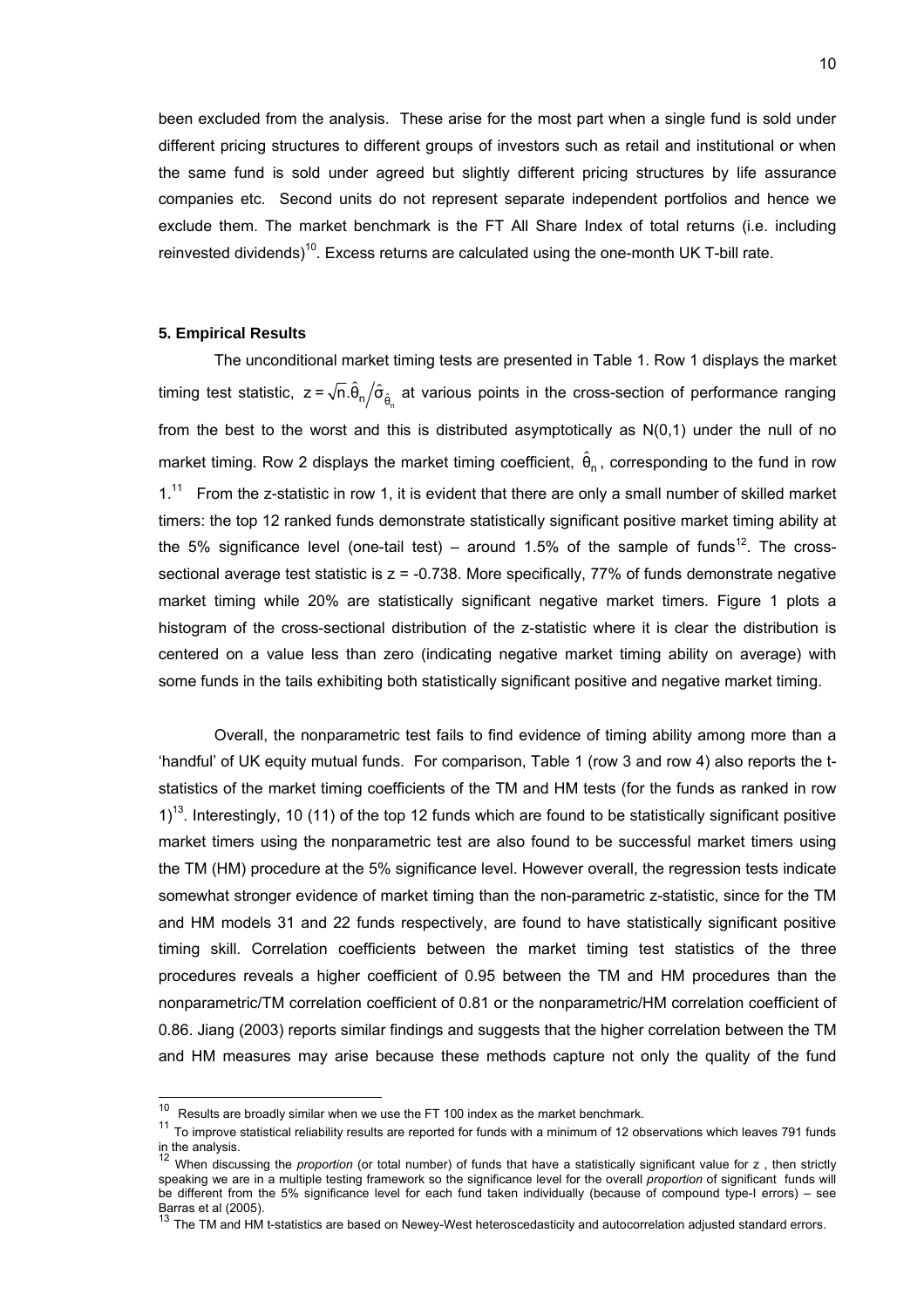manager's timing information but also the aggressiveness of response - the nonparametric measure, on the other hand, is unaffected by the aggressiveness of response. This methodological difference may also account for the slightly higher prevalence of positive timing found by the TM and HM methods relative to the nonparametric procedure.

To mitigate survivorship bias we include nonsurviving funds in the analysis<sup>14</sup>. Of the 791 funds examined, 208 are nonsurvivors. In Table 1, the row denoted 'Survival' indicates whether the ranked funds were survivors or nonsurvivors: 1 denotes a survivor, 0 a nonsurvivor. None of the funds which demonstrate statistically significant positive timing ability are nonsurvivors and of the top 20 ranked funds only one is a nonsurvivor. However, nonsurviving funds are not notably bad market timers.

Our (unconditional) market timing results for UK mutual funds are broadly in line with those of Jiang (2003) for the US who reports that between 2% and 5% of funds possess statistically significant positive timing skill (depending on the alternative market indices used) and also reports that the average US fund displays negative timing ability. To examine the question of whether market timing ability is related to the age of the fund, the final row of Table 1 reports the number of (monthly) observations for each of the funds. It is evident that better performing market timers are generally shorter-lived funds $15$ .

#### **Market Timing Performance by Investment Style and Location**

l

To explore possible differences in timing skill between funds of different investment objectives, i.e. income funds, general equity funds, small stock funds, we present more detailed results by investment objective in Table 2. However, there is some potential for spurious timing inferences across fund investment styles. One difficulty is the assumed independence between security selection and market timing information. A manager's information in both these areas may be correlated and consequently selectivity and market timing inferences may be difficult to 'disentangle' (Admati et al 1986, Grinblatt and Titman 1989). For example, it has been argued that small stock funds may exhibit spurious timing against a market benchmark comprised of large stocks as small stocks may have (call) option-like characteristics, (Jagannathan and Korajczyk, 1986). Alternatively, it may be argued that general equity funds select from the broadest universe of stocks which make up the benchmark market portfolio, again creating an overlap between selectivity and timing decisions.

Notwithstanding the above caveats, comparing row 1 of each panel in Table 2 it is clear that there is some evidence of positive market timing ability using the nonparametric z-statistic

<sup>&</sup>lt;sup>14</sup> However, a fund must possess a minimum of 12 monthly observations to be included in the analysis and this restriction is imposed to improve the statistical reliability of the market timing estimates.<br><sup>15</sup> In results not shown, the average market timing test statistic among funds of between 1 and 5 years maturity is z = -

<sup>0.493</sup> while among funds of greater than 10 years maturity is  $z = -0.936$ , although both figures are negative and statistically insignificant. Jiang (2003) also reports negative and statistically insignificant market timing (on average) among these different age categories of funds.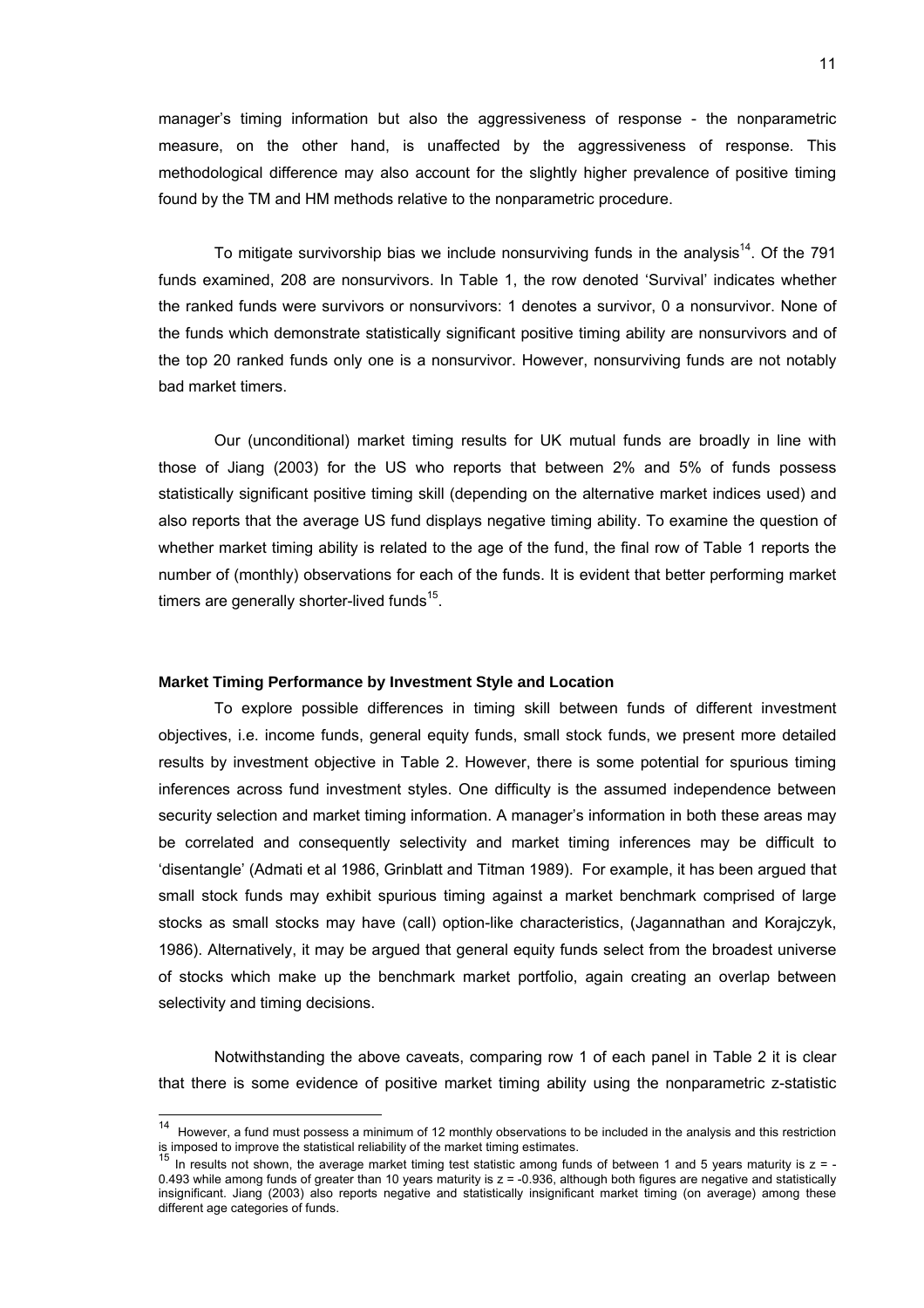both for equity income funds and general equity funds in the extreme right tails of the distribution, while no small company funds exhibit statistically significant positive market timing. For small stock funds, the average timing coefficient is  $z = -1.55$  compared to  $z = -0.62$  and  $z = -0.57$  among the equity income and general equity funds respectively. This comparatively poor performance is also evident in Figure 2 which shows histograms for the performance distributions of the three investment styles - around 15% of funds in equity income and general equity and up to 47% of funds in the small company sectors show statistically significant negative timing. The results of the TM and HM regression tests point to similar conclusions on investment style and timing performance.

We next investigate whether the small company funds attempt to time a small capitalisation market benchmark rather than a broader market benchmark. In Panel C, (Table 2) the row denoted 'HGSC' reports the nonparametric test statistics for small company funds measured against the Hoare Govett Small Capitalisation index for UK small stocks. The crosssectional distribution reported in this row lies further to the right of the distribution presented in row 2 using the broader FTSE All Share market returns. The z-statistics suggest that around 7 of the small company funds have some success in timing the small-cap index and the latter indicates considerably less negative market timing than does the broad market index. Broadly similar results on market timing performance by investment sector are reported for the US by Jiang (2003) who demonstrates very few significant differences in timing ability between funds of different investment objectives – and all sectors except a specialist technology sector are shown, on average, to mis-time the market.

Table 3 presents the market timing test statistics of funds categorised by the fund location. Panel A presents results for the 623 onshore UK funds while Panel B reports results for the 168 offshore funds. A small number of both onshore and offshore funds (around 1% and 2% respectively) exhibit statistically significant positive market timing (at a 5% significance level) when using the nonparametric z-statistic while among onshore funds a higher proportion of funds exhibit statistically significant negative market timing  $(21%)$  compared to 14% of offshore funds<sup>16</sup>.

#### **Conditional Market Timing**

l

Tests of conditional market timing can determine whether our findings of a small number of successful market timers is attributed to public information or whether it represents genuine skill in using price information. Table 4 reports the results from a selection of conditional tests using public information variables: Z1 = 1 month UK Tbill rate, Z2 = term spread, Z3 = market dividend

<sup>&</sup>lt;sup>16</sup> Cuthbertson et al (2005) reveal substantial differences between onshore and offshore funds in terms of ex-post alphas and suggest informational asymmetry, differences in fees and/or genuine skill differentials as possible explanations. These differences in alphas do not transfer to differences in market timing skill between onshore/offshore funds. This may be because there is less (or no) informational asymmetry when predicting 'macro' level market movements compared to the 'micro' level security selection required for generating a positive alpha.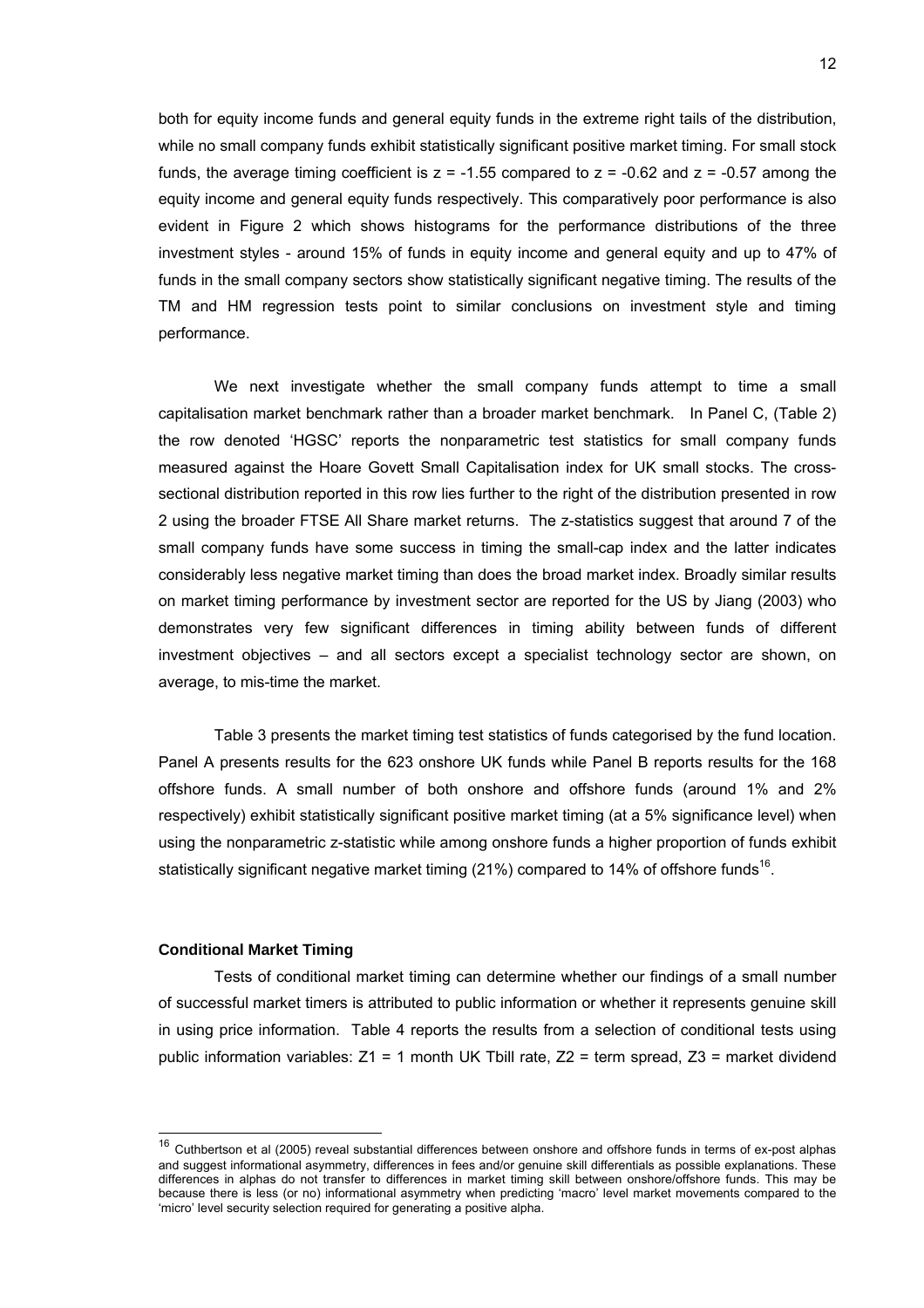yield and  $Z4$  = gilt/equity yield ratio.<sup>17</sup>. (The first row is taken from the unconditional tests in Table 1 for ease of comparison). The conditional test statistics correspond to the funds as ranked in row 1. The results are similar to the unconditional timing test and are largely invariant to the choice of conditioning variables, Z. Across the conditional tests there is evidence that around 7 funds (top 1%) have genuine market timing skill (with few exceptions outside the top 7). Hence we cannot reject the hypothesis that a small number of funds successfully time the market - on the other hand around 10% of funds demonstrate statistically significant negative market timing.

#### **Volatility Timing**

Funds may attempt to time market volatility as well as market return. We report results from the regression based tests of market return and volatility timing in equations (11), (13) and (14) above. Assessing volatility timing in equation (11) we find evidence that around 7% of funds successfully time volatility (at 5% significance level using a one-tail test). A test of the hypothesis of return and volatility timing (using the Sharpe ratio formulation of equation 14) reveals that only 32 funds (4%) provide evidence of skillful market timing. Finally, using the joint timing test of equation (13), we find that 25 funds positively time the market return with  $γ > 0$  (and a subset of 9 of these funds also successfully time market volatility,  $\lambda$  < 0). Looking at the 48 funds which are successful volatility timers ( $\lambda$  < 0), we find a subset of 9 of these are also positive market return timers<sup>18</sup>,<sup>19</sup>.

In Table 5 we report the extent of the overlap between funds which successfully time market return by the nonparametric test and funds which successfully time market volatility by the alternative regression based tests. The table reports results for the top 12 funds sorted by the nonparametric tests statistic. (Previously, 12 funds were found to be significant positive market return timers by this test). Of the 12 positive market timers, only 1 fund is found to successfully time market volatility (row 2) but 8 funds are shown to jointly time return and volatility (row 3).

 Overall, the evidence of volatility timing among UK equity mutual funds appears to be slightly more prevalent than return timing. However, we find no evidence of a positive relation between market return and volatility in the UK (the correlation between the two measures in our data is – 0.02) indicating that volatility timing does not offer an explanation for the poor market timing results $^{20}$ .

l

 $17$  In results not shown, conditional tests using a number of alternative combinations of the public information variables were applied and results are similar to those presented.

 $\dot{a}$  All tests use Newey-West autocorrelation adjusted standard errors.

<sup>&</sup>lt;sup>19</sup> Funds which successfully time market volatility are found in all three sectors of income, general equity and small stock funds as well as both onshore/offshore and survivors/nonsurvivor funds. However, similar to the return timing results reported previously, small stock funds are slightly under-represented.<br><sup>20</sup> Busse (1999) also finds a (larger) negative correlation between market returns and volatility in the US ranging between –

<sup>0.025</sup> and –0.50 depending on the market indices used.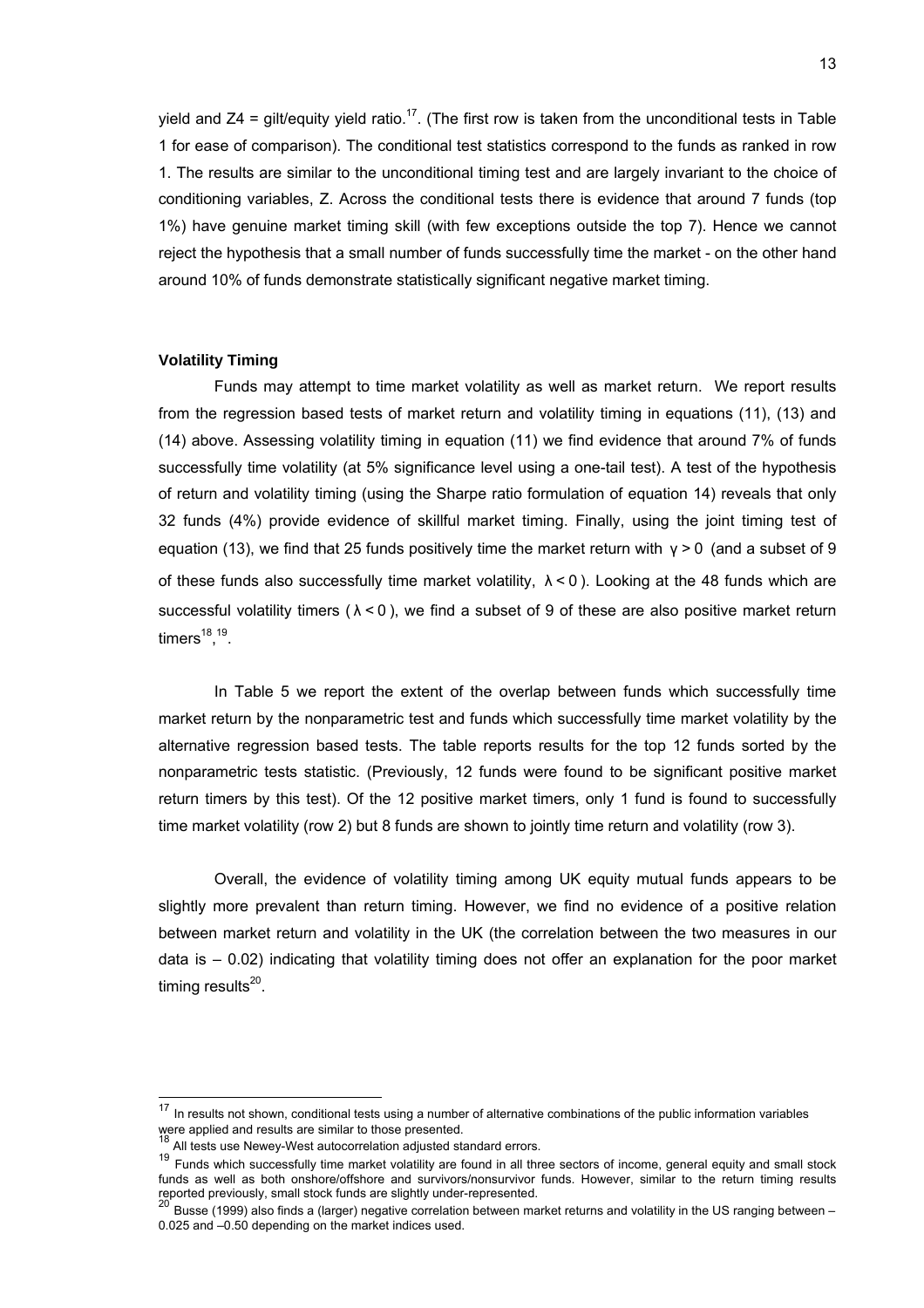#### **6. Conclusion**

In this paper we have used standard parametric tests and, for the first time on UK data, non-parametric tests to assess the market timing performance of *individual* UK mutual funds. Our large survivorship free data base of around 800 (non-tracker, non second-unit) funds is also the most comprehensive used to-date and we extend the data set from the mid-1990s to include the market downturn after 2000. The non-parametric approach is less restrictive in its behavioural assumption than the standard regression based tests. It also has the advantage of being able to isolate market timing ability on the basis of the quality of the information used, from the aggressiveness with which funds switch into the market – it is the former in which investors are primarily interested, since they can determine the amount of risk capital to invest themselves after observing the 'quality' of the fund's market timing.

On the basis of our non-parametric tests we find that a relatively small number (around 1.5%) of UK equity mutual funds possess significant positive market timing skill, while a larger proportion of around 20% are shown to mis-time the market. This evidence of market timing (both positive and negative) is found to be less than is suggested by the regression based approaches of Treynor-Mazuy and Henriksson–Merton and this may be because the latter tests incorporate the aggressiveness of the manager's response to timing signals while the nonparametric measure does not. Similarly, our nonparametric results suggest that while the cross-sectional average timing measure is negative it is not significantly so but this is in contrast to previous UK studies such as Fletcher (1995) and Leger (1997) which use the regression based tests. Our nonparametric results are robust with respect to the choice of benchmark market returns against which funds are evaluated, with respect to whether timing performance is measured unconditionally or conditionally upon public information and results broadly apply to all three investment styles analysed, though small company funds are found to time a small stock index rather than a broad market index.

Regression based tests provide evidence that a number of funds can time market volatility and reduce market exposure accordingly. A smaller number of funds appear to time market returns and volatility jointly. However, there is little evidence to suggest that volatility timing gives rise to spurious negative return timing. One possible explanation of the poor market return timing results lies in the open ended nature of the funds. In a rising market the funds may experience higher investor cash inflows, a relatively high (short term) cash position, lower overall exposure to the market and hence lower returns. Conversely, a falling market may be associated with higher redemptions, causing the fund to liquidate its cash position leading to higher market exposure. Nevertheless, it remains difficult for investors to find UK funds that use private information to successfully predict the direction of market indexes.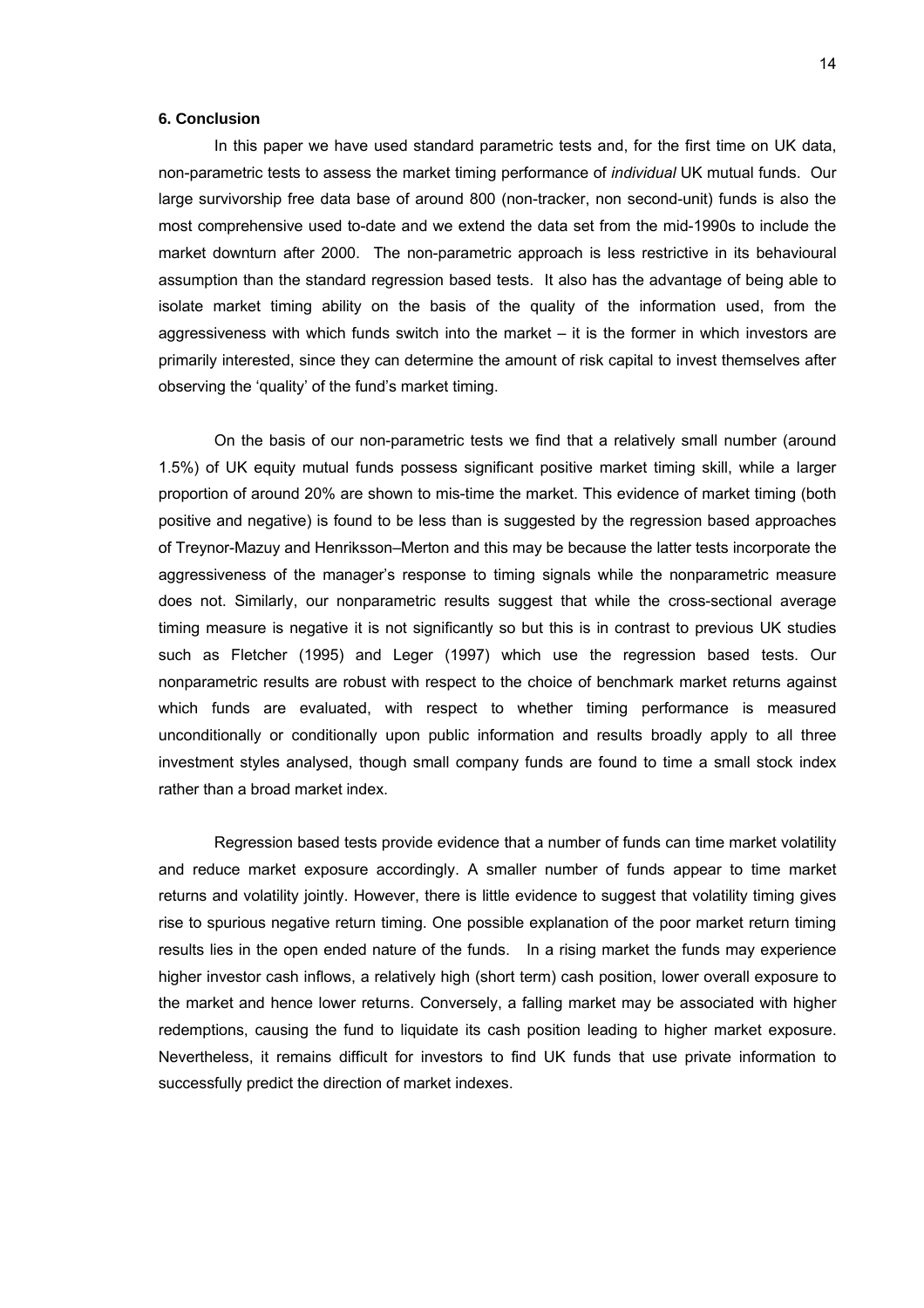#### **Table 1: Mutual Fund Market Timing Performance – Unconditional Tests**

Table 1 presents results for the unconditional market timing tests. Row 1 reports the nonparametric test statistic,  $z$  =  $\sqrt{n}.\hat{\theta}_{\text{n}}/\hat{\sigma}_{\hat{\theta}_{\text{n}}}$  which is asymptotically distributed as N(0,1) under the null of no

market timing skill, and funds are presented from worst to best based on this statistic. Row 2 reports  $\hat{\theta}_n$ , the market timing coefficient, for funds in row 1. Row 3 and row 4 show the t-statistics of

the TM and HM timing coefficients respectively. Row 5 reports the nonparametric test statistic, z, using the FT100, rather than the FTSE All Share index, as the market benchmark. Row 6 describes the investment objective of the funds in row 1 where, 1 = equity income fund, 2 = general equity fund, 3 = small stock fund. Row 7 indicates whether the fund is a survivor or non-survivor fund: 1 = surviving fund,  $0 =$  non-surviving fund. Row 8 describes the fund location: 1 = onshore, 0 = offshore fund. Row 9 displays the number of fund observations. Results relate to the period 1988M1:2002M12 and are restricted to funds with a minimum of 12 observations, leaving 791 funds in the analysis.

|               | <b>Unconditional Market Timing Results</b> |                 |          |          |          |          |           |       |       |          |       |       |                   |                  |       |                 |       |       |
|---------------|--------------------------------------------|-----------------|----------|----------|----------|----------|-----------|-------|-------|----------|-------|-------|-------------------|------------------|-------|-----------------|-------|-------|
|               | min                                        | $5 \text{ min}$ | min5%    | min10%   | min40%   | max30%   | $max10\%$ | max5% | max3% | $20$ max | 15max | 12max | 10 <sub>max</sub> | 7 <sub>max</sub> | 5.max | $3 \text{ max}$ | 2.max | max   |
| Test Stat, z. | $-4.927$                                   | $-3.054$        | $-2.398$ | $-2.071$ | $-1.026$ | $-0.174$ | 0.563     | 0.956 | 1.343 | 1.407    | .549  | 1.668 | 1.812             | 1.952            | 2.028 | 2.801           | 2.861 | 3.868 |
| $\theta_n$    | $-0.472$                                   | $-0.093$        | $-0.077$ | $-0.063$ | $-0.030$ | $-0.007$ | 0.020     | 0.052 | 0.127 | 0.133    | 0.117 | 0.101 | 0.116             | 0.226            | 0.128 | 0.152           | 0.190 | 0.231 |
|               |                                            |                 |          |          |          |          |           |       |       |          |       |       |                   |                  |       |                 |       |       |
| t(TM)         | $-6.438$                                   | $-3.512$        | $-2.179$ | $-1.792$ | $-1.811$ | $-0.194$ | $-0.330$  | 3.280 | 1.957 | 2.394    | l.796 | 1.032 | .119              | 5.996            | 3.128 | 3.025           | 2.848 | 4.318 |
| $t$ ( $HM$ )  | $-6.873$                                   | $-3.569$        | $-2.367$ | $-1.747$ | $-1.469$ | $-0.580$ | $-0.041$  | 2.676 | 1.532 | 2.010    | 1.919 | l.887 | 1.476             | 4.322            | 3.004 | 2.784           | 3.088 | 3.957 |
|               |                                            |                 |          |          |          |          |           |       |       |          |       |       |                   |                  |       |                 |       |       |
| $Z$ (FT100)   | $-6.120$                                   | $-3.509$        | $-2.855$ | $-2.508$ | $-1.570$ | $-0.808$ | 0.044     | 0.566 | 0.817 | 0.929    | l.177 | 1.285 | .300              | 1.542            | 1.814 | 2.563           | 3.078 | 3.092 |
|               |                                            |                 |          |          |          |          |           |       |       |          |       |       |                   |                  |       |                 |       |       |
| Style         |                                            |                 |          |          |          |          |           |       |       |          |       |       |                   |                  |       |                 |       |       |
| Survival      |                                            |                 |          |          |          |          |           |       |       |          |       |       |                   |                  |       |                 |       |       |
| Location      |                                            |                 |          |          | $\Omega$ |          |           |       |       |          |       |       |                   |                  |       |                 |       |       |
| No. Obs.      | 15                                         | 180             | 132      | 180      | 147      | 143      | 157       | 105   | 30    | 25       | 41    | 25    | 36                |                  | 79    | 55              | 44    | 39    |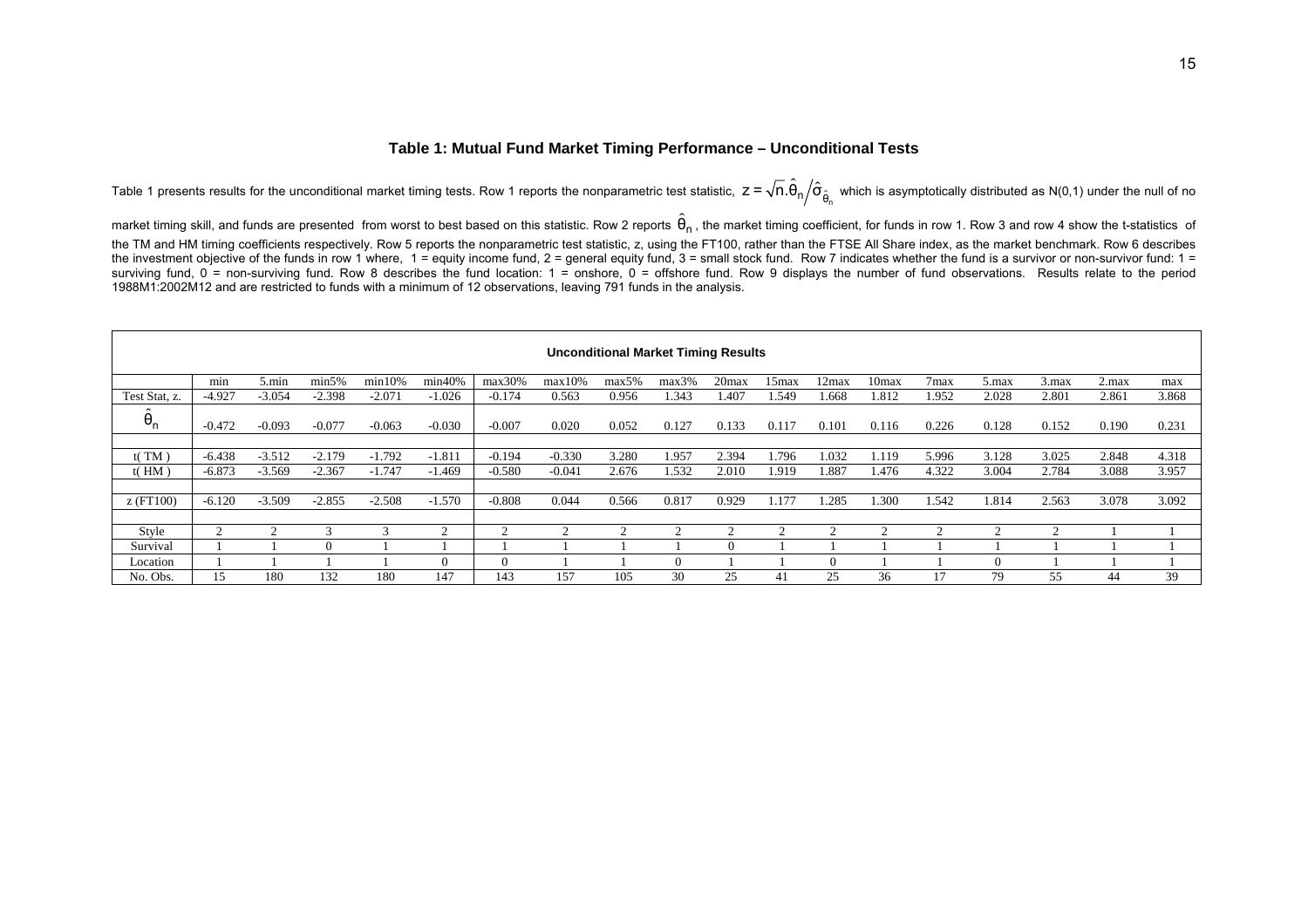#### **Figure 1: Distribution of the Unconditional Market Timing Test Statistic**

Figure 1 displays a histogram of the cross-section of unconditional market timing test statistics, z. The figure is based on 791 funds with a minimum of 12 monthly observations.



Unconditional Market Timing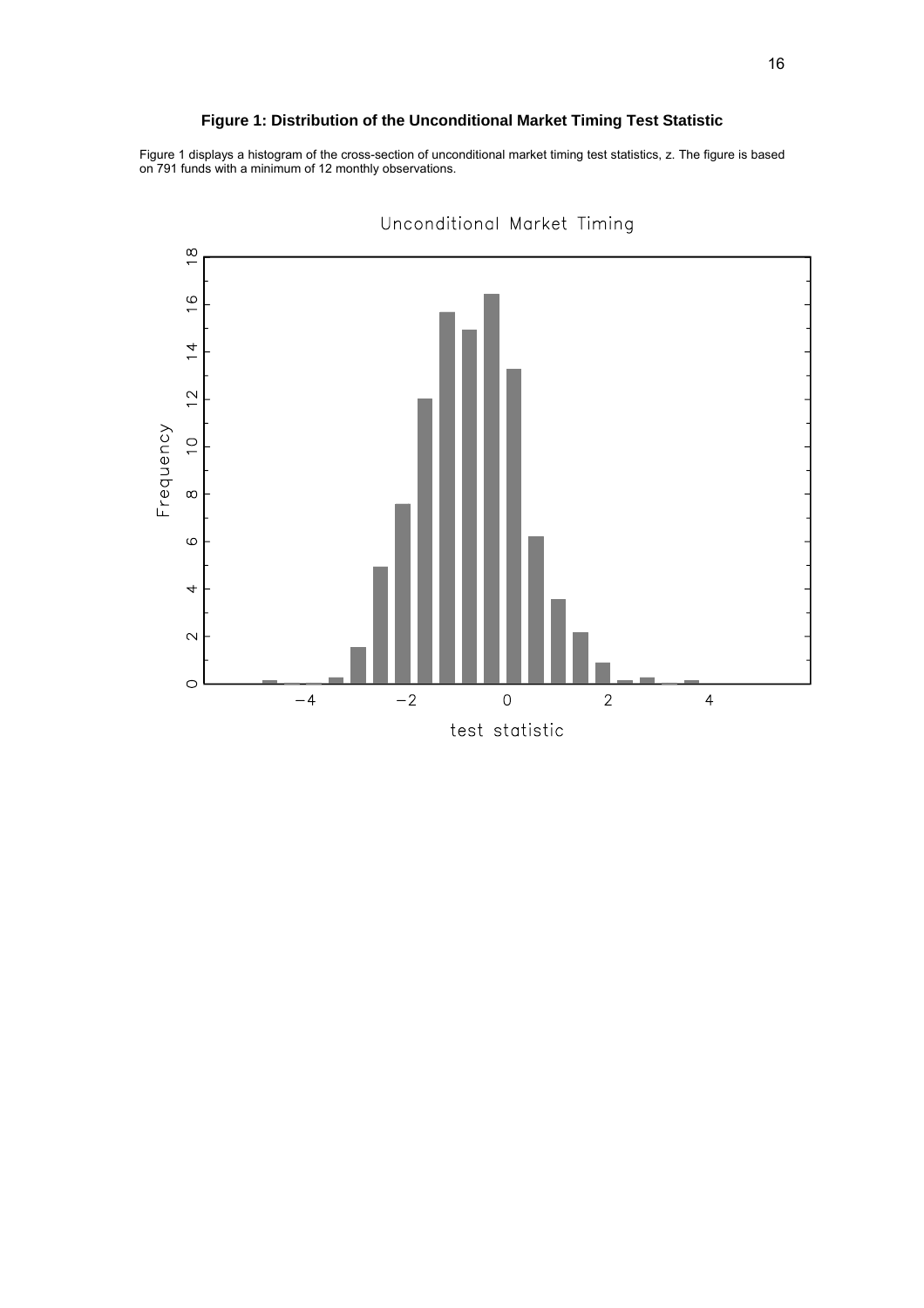#### **Table 2: Mutual Fund Market Timing Performance – By Investment Style**

Table 2 presents results for the unconditional market timing tests by investment style. In each panel, Row 1 reports the nonparametric test statistic,  $z$  =  $\sqrt$ n.U<sub>n $/$ </sub>O $_{\hat{\theta}_{\text{n}}}$  $z = \sqrt{n}.\hat{\theta}_n/\hat{\sigma}_{\hat{\delta}}$ , and the funds are presented

from worst to best based on this statistic. Row 2 reports  $\hat{\theta}_\text{n}$  , the market timing coefficient for funds in row 1. Row 3 and row 4 show the t-statistics of the TM and HM timing coefficients respectively. In Panel A, row 5 reports the nonparametric test statistic, z, using the FT100, rather than the FTSE All Share index, as the market benchmark. In Panel C, row 5 reports the test statistic, z, using the Hoare Govett Small Cap (HGSC) index as the market benchmark. In all panels, rows denoted 'survival' indicate whether the fund is a survivor or non-survivor fund: 1 = surviving fund, 0 = non-surviving fund. Rows denoted 'Location' indicates fund location: 1 = onshore, 0 = offshore fund. The final row in each panel displays the number of fund observations. Results relate to the period 1988M1:2002M12 with 155 equity income, 514 equity and 122 small stock funds.

|                                | Unconditional Market Timing - By Investment Style                                                                                         |          |                |          |          |                  |                |              |          |                   |       |                  |          |          |       |
|--------------------------------|-------------------------------------------------------------------------------------------------------------------------------------------|----------|----------------|----------|----------|------------------|----------------|--------------|----------|-------------------|-------|------------------|----------|----------|-------|
| <b>Panel A: Equity Income</b>  |                                                                                                                                           |          |                |          |          |                  |                |              |          |                   |       |                  |          |          |       |
|                                | min5%<br>min<br>5.min<br>min10%<br>min20%<br>max30%<br>7 <sub>max</sub><br>2.max<br>min40%<br>max10%<br>10max<br>3.max<br>max20%<br>5.max |          |                |          |          |                  |                |              |          |                   |       |                  |          |          | max   |
| Test Stat, z                   | $-3.137$                                                                                                                                  | $-2.275$ | $-1.969$       | $-1.838$ | $-1.520$ | $-0.898$         | $-0.202$       | 0.081        | 0.517    | 0.762             | 1.066 | 1.401            | 2.179    | 2.861    | 3.868 |
| $\ddot{\theta}_n$              | $-0.082$                                                                                                                                  | $-0.296$ | $-0.062$       | $-0.051$ | $-0.048$ | $-0.032$         | $-0.007$       | 0.002        | 0.022    | 0.023             | 0.062 | 0.044            | 0.229    | 0.190    | 0.232 |
| t(TM)                          | $-3.445$                                                                                                                                  | $-2.943$ | $-1.832$       | $-0.820$ | $-3.615$ | $-0.611$         | $-0.383$       | $-0.109$     | $-0.499$ | $-0.373$          | 3.062 | 0.121            | 2.084    | 2.848    | 4.318 |
| t(HM)                          | $-3.701$                                                                                                                                  | $-3.821$ | $-1.892$       | $-1.250$ | $-3.144$ | $-0.556$         | $-0.168$       | 0.018        | $-0.513$ | 0.056             | 2.669 | 0.481            | 2.090    | 3.088    | 3.957 |
| z (FT100)                      | $-3.717$                                                                                                                                  | $-2.855$ | $-2.576$       | $-2.268$ | $-1.907$ | $-1.528$         | $-0.863$       | $-0.613$     | $-0.031$ | 0.346             | 0.711 | 0.914            | 2.563    | 3.078    | 3.092 |
| Survival                       |                                                                                                                                           |          |                |          |          | $\boldsymbol{0}$ | $\overline{0}$ |              |          | $\theta$          |       | $\boldsymbol{0}$ |          |          |       |
| Location                       |                                                                                                                                           |          |                |          |          |                  |                |              | $\Omega$ |                   |       | 1                | $\Omega$ |          |       |
| No. Obs.                       | 180                                                                                                                                       | 14       | 180            | 180      | 180      | 132              | 132            | 177          | 105      | 132               | 83    | 129              | 32       | 44       | 39    |
| <b>Panel B: General Equity</b> |                                                                                                                                           |          |                |          |          |                  |                |              |          |                   |       |                  |          |          |       |
|                                | min                                                                                                                                       | 5min     | min5%          | min10%   | min20%   | min40%           | max30%         | max20%       | max10%   | 10 <sub>max</sub> | 7max  | 5max             | 3max     | 2max     | max   |
| Test Stat, z                   | $-4.927$                                                                                                                                  | $-2.875$ | $-2.331$       | $-1.925$ | $-1.394$ | $-0.821$         | $-0.055$       | 0.221        | 0.744    | 1.617             | 1.812 | 1.922            | 2.019    | 2.028    | 2.801 |
| $\hat{\theta}_n$               | $-0.472$                                                                                                                                  | $-0.192$ | $-0.144$       | $-0.156$ | $-0.043$ | $-0.026$         | $-0.002$       | 0.007        | 0.080    | 0.169             | 0.116 | 0.121            | 0.216    | 0.128    | 0.152 |
| t(TM)                          | $-6.438$                                                                                                                                  | $-3.065$ | $-3.486$       | $-1.727$ | $-2.791$ | $-1.757$         | $-0.232$       | 1.183        | 1.249    | 0.395             | 1.119 | 3.766            | 1.742    | 3.128    | 3.025 |
| t(HM)                          | $-6.873$                                                                                                                                  | $-3.195$ | $-2.473$       | $-2.596$ | $-2.281$ | $-1.437$         | $-0.204$       | 1.134        | 0.904    | 0.549             | 1.476 | 3.049            | 1.924    | 3.004    | 2.784 |
| Survival                       |                                                                                                                                           |          | $\overline{0}$ |          |          |                  | $\overline{0}$ | $\mathbf{0}$ |          |                   |       |                  |          |          |       |
| Location                       |                                                                                                                                           |          |                | $\theta$ |          |                  |                |              |          |                   |       | $\mathbf{1}$     |          | $\theta$ |       |
| No. Obs.                       | 15                                                                                                                                        | 39       | 36             | 34       | 178      | 180              | 132            | 132          | 25       | 30                | 36    | 73               | 13       | 79       | 55    |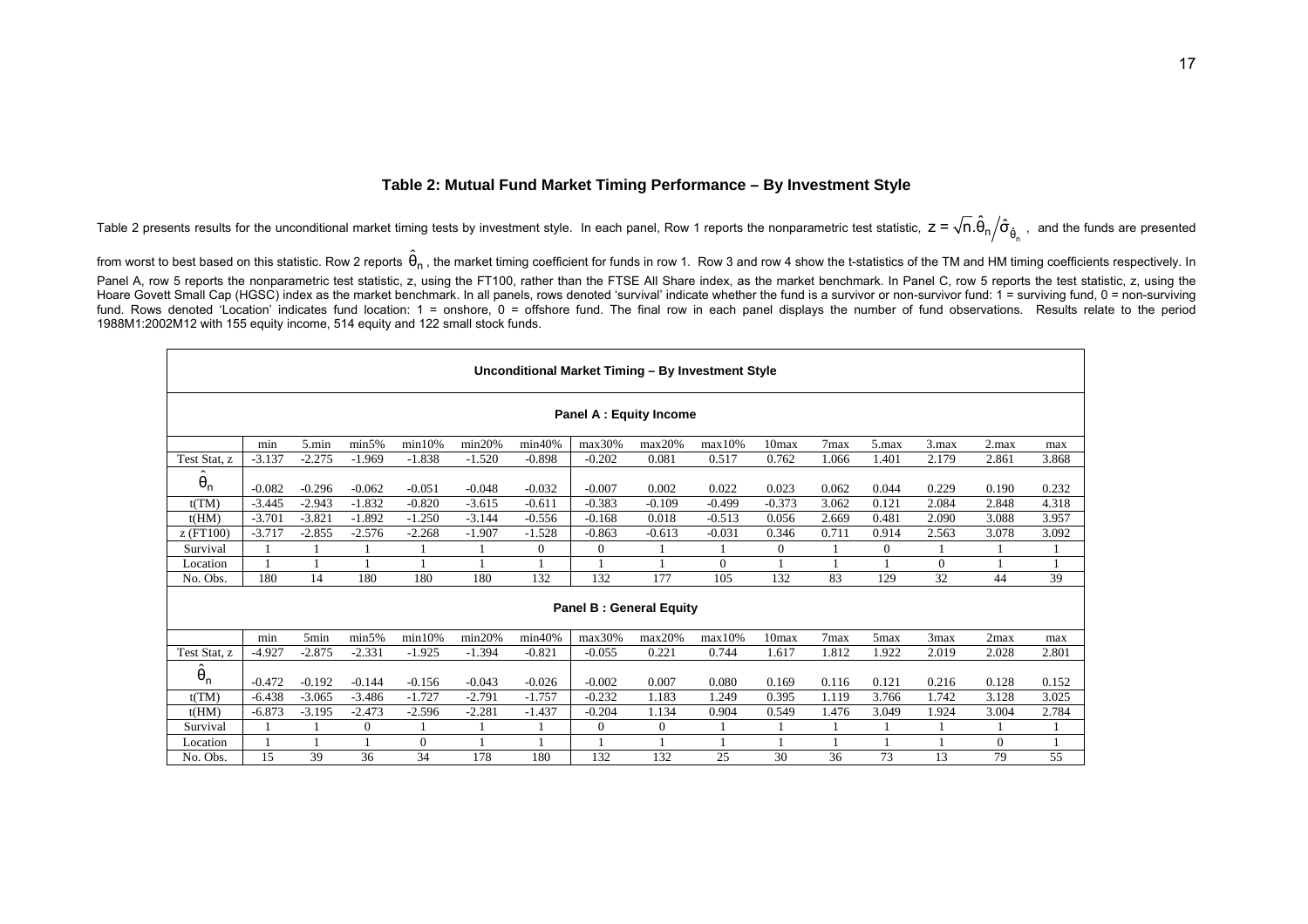|                                 | min           | 5.min    | min5%    | min10%   | min20%   | min40%   | max30%   | max20%   | $max10\%$ | 10 <sub>max</sub> | 7 <sub>max</sub> | 5.max    | $3 \text{ max}$ | 2.max | max   |
|---------------------------------|---------------|----------|----------|----------|----------|----------|----------|----------|-----------|-------------------|------------------|----------|-----------------|-------|-------|
| Test Stat, z                    | $-3.243$      | $-2.752$ | $-2.658$ | $-2.439$ | $-2.218$ | $-1.806$ | $-1.258$ | $-1.079$ | $-0.513$  | $-0.248$          | $-0.055$         | 0.072    | 0.573           | 0.683 | 0.983 |
| $\sim$<br>$\bm{\theta}_{\sf n}$ | $-0.094$      | $-0.085$ | $-0.081$ | $-0.132$ | $-0.066$ | $-0.053$ | $-0.049$ | $-0.062$ | $-0.042$  | $-0.022$          | $-0.002$         | 0.003    | 0.116           | 0.069 | 0.116 |
| t(TM)                           | $-3.178$      | $-2.005$ | $-2.289$ | $-2.262$ | $-3.530$ | $-1.973$ | $-1.299$ | $-1.018$ | $-0.495$  | $-0.812$          | $-1.062$         | $-0.641$ | $-0.728$        | 0.859 | 0.389 |
| t(HM)                           | $-3.198$      | $-2.491$ | $-2.343$ | $-1.778$ | $-3.478$ | $-2.130$ | $-1.268$ | $-1.336$ | $-0.621$  | $-0.723$          | $-0.526$         | $-0.372$ | $-0.511$        | 0.425 | 0.433 |
| $z$ (HGSC)                      | 1.781<br>- 11 | . 445    | .195     | $-0.972$ | $-0.567$ | 0.309    | 0.510    | 0.787    | .186      | .232              | .698             | 1.722    | .966            | 2.058 | 2.167 |
| Survival                        |               |          |          |          |          |          |          |          |           |                   |                  |          |                 |       |       |
| Location                        |               |          |          |          |          |          |          |          |           |                   |                  |          |                 |       |       |
| No. Obs.                        | 132           | 132      | 180      | 54       | 180      | 180      | 115      | 71       | 50        | 46                | 7 <sub>1</sub>   | 116      | 15              | 28    | 30    |

**Panel C : Smaller Companies**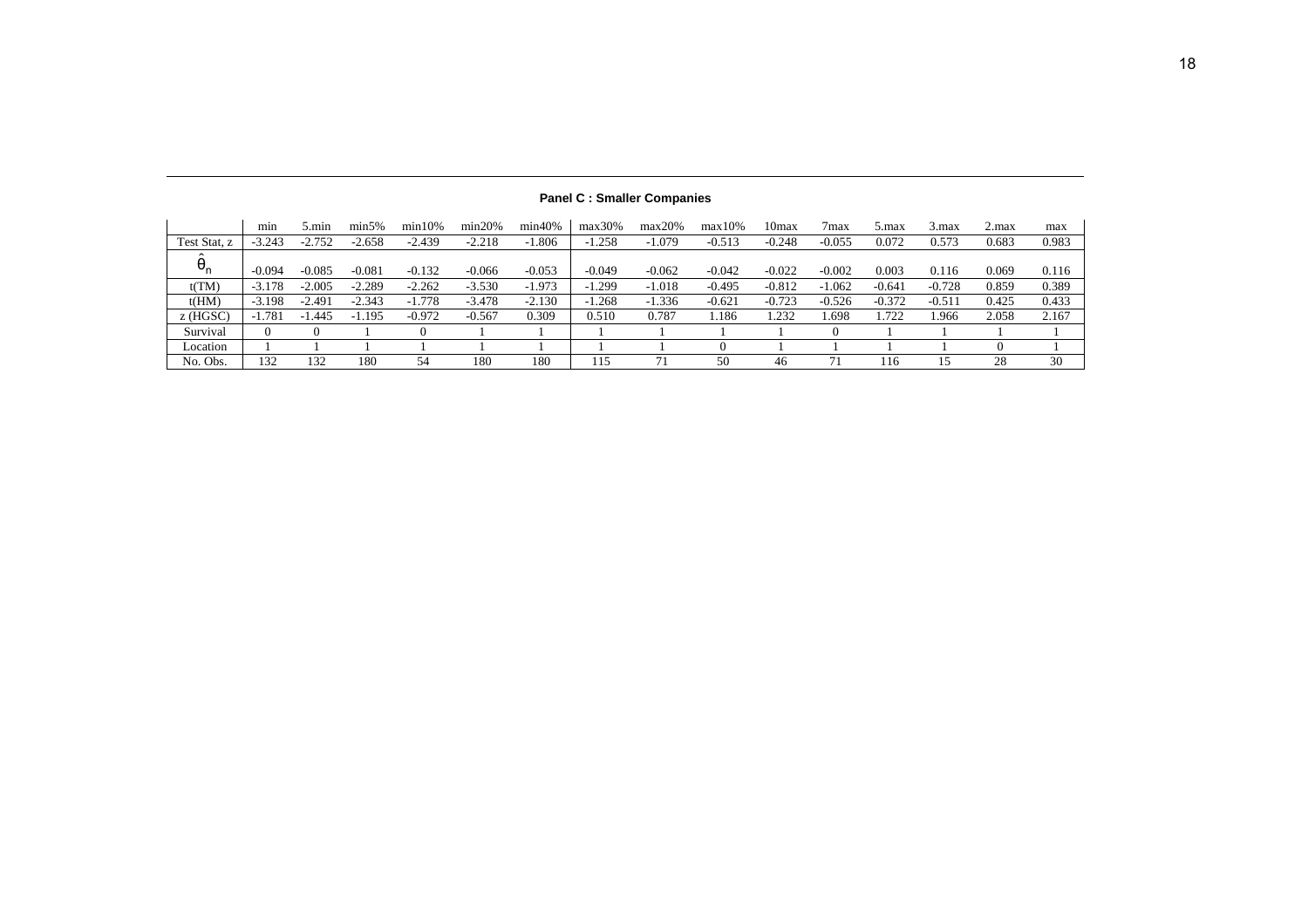#### **Table 3: Mutual Fund Market Timing Performance – By Fund Location**

Table 3 presents results for the unconditional market timing tests by fund location. Row 1 reports the nonparametric test statistic,  $\,$  z =  $\sqrt{n}.\hat{\theta}_{\rm n}/\hat{\sigma}_{\hat{\theta}_{\rm n}}\,$  , and funds are presented from worst to best ba

on this statistic. Row 2 reports  $\hat{\theta}_n$ , the market timing coefficient for funds in row 1. Row 3 and row 4 show the t-statistics of the TM and HM timing coefficients respectively. Row 5 indicates whether the fund is a survivor or non-survivor fund: 1 = surviving fund, 0 = non-surviving fund. Row 6 describes the investment objective of the sorted funds: 1 = equity income fund, 2 = general equity fund, 3 = small stock fund. Row 7 displays the number of fund observations. Results relate to the period 1988M1:2002M12 with 623 onshore and 168 offshore funds.

|                   | Unconditional Market Timing - By Investment Location                                                                                    |          |          |          |          |          |        |          |                |          |       |                  |       |                |       |
|-------------------|-----------------------------------------------------------------------------------------------------------------------------------------|----------|----------|----------|----------|----------|--------|----------|----------------|----------|-------|------------------|-------|----------------|-------|
|                   | <b>Panel A: Onshore UK Funds</b>                                                                                                        |          |          |          |          |          |        |          |                |          |       |                  |       |                |       |
|                   | min<br>5.min<br>min5%<br>min20%<br>min10%<br>min40%<br>max20%<br>20max<br>3.max<br>2.max<br>max10%<br>15max<br>10max<br>$5 \text{ max}$ |          |          |          |          |          |        |          |                |          |       |                  |       |                | max   |
| Test Stat, z      | $-4.927$                                                                                                                                | $-3.054$ | $-2.430$ | $-2.11$  | $-1.693$ | $-1.104$ | 0.072  | 0.544    | 1.237          | 1.407    | 1.574 | 1.952            | 2.801 | 2.861          | 3.868 |
| $\ddot{\theta}_n$ | $-0.472$                                                                                                                                | $-0.093$ | $-0.072$ | $-0.065$ | $-0.056$ | $-0.032$ | 0.002  | 0.022    | 0.066          | 0.133    | 0.075 | 0.226            | 0.152 | 0.190          | 0.232 |
| t(TM)             | $-6.438$                                                                                                                                | $-3.512$ | $-1.596$ | $-2.548$ | $-2.144$ | $-1.415$ | 0.420  | 0.014    | 2.691          | 2.394    | 1.271 | 5.996            | 3.025 | 2.848          | 4.318 |
| t(HM)             | $-6.873$                                                                                                                                | $-3.659$ | $-2.021$ | $-2.721$ | $-2.088$ | $-1.396$ | 0.026  | 0.329    | 2.574          | 2.010    | 1.259 | 4.322            | 2.784 | 3.088          | 3.957 |
| Survival          | 2                                                                                                                                       | 2        | 2        | 3        | 2        | 2        | 2      | 2        | 2              | 2        | 2     | 2                | 2     |                |       |
| Style             |                                                                                                                                         |          |          |          |          |          |        |          |                | $\Omega$ |       |                  |       |                |       |
| No. Obs.          | 15                                                                                                                                      | 180      | 180      | 180      | 180      | 180      | 180    | 17       | 83             | 25       | 73    | 17               | 55    | 44             | 39    |
|                   | <b>Panel B: Offshore Funds</b>                                                                                                          |          |          |          |          |          |        |          |                |          |       |                  |       |                |       |
|                   | min                                                                                                                                     | 5min     | min5%    | min10%   | min20%   | min40%   | max20% | max10%   | 20max          | 15max    | 10max | 5 <sub>max</sub> | 3max  | 2max           | max   |
| Test Stat, z      | $-2.675$                                                                                                                                | $-2.505$ | $-2.332$ | $-1.919$ | $-1.357$ | $-0.754$ | 0.217  | 0.741    | 0.525          | 0.804    | 1.115 | 1.473            | 1.893 | 2.028          | 2.179 |
| $\hat{\theta}_n$  | $-0.127$                                                                                                                                | $-0.170$ | $-0.179$ | $-0.064$ | $-0.059$ | $-0.038$ | 0.046  | 0.417    | 0.047          | 0.028    | 0.514 | 0.089            | 0.108 | 0.128          | 0.229 |
| t(TM)             | $-2.392$                                                                                                                                | $-2.578$ | $-1.926$ | $-2.143$ | $-1.018$ | 0.412    | 0.612  | $-0.326$ | $-0.188$       | 0.982    | 0.389 | 2.978            | 1.876 | 3.128          | 2.084 |
| t(HM)             | $-2.136$                                                                                                                                | $-2.434$ | $-2.545$ | $-1.845$ | $-1.308$ | $-0.338$ | 0.047  | 0.026    | $-0.106$       | 0.887    | 0.509 | 2.833            | 2.016 | 3.004          | 2.090 |
| Survival          | 2                                                                                                                                       | 2        | 2        | 2        | 2        |          |        | 2        | $\overline{2}$ | 2        | 2     | 2                | 2     | $\overline{2}$ |       |
| Style             |                                                                                                                                         |          |          |          |          |          |        |          |                |          |       |                  |       |                |       |
| No. Obs.          | 64                                                                                                                                      | 47       | 35       | 180      | 143      | 87       | 15     | 56       | 33             | 156      | 96    | 81               | 46    | 79             | 32    |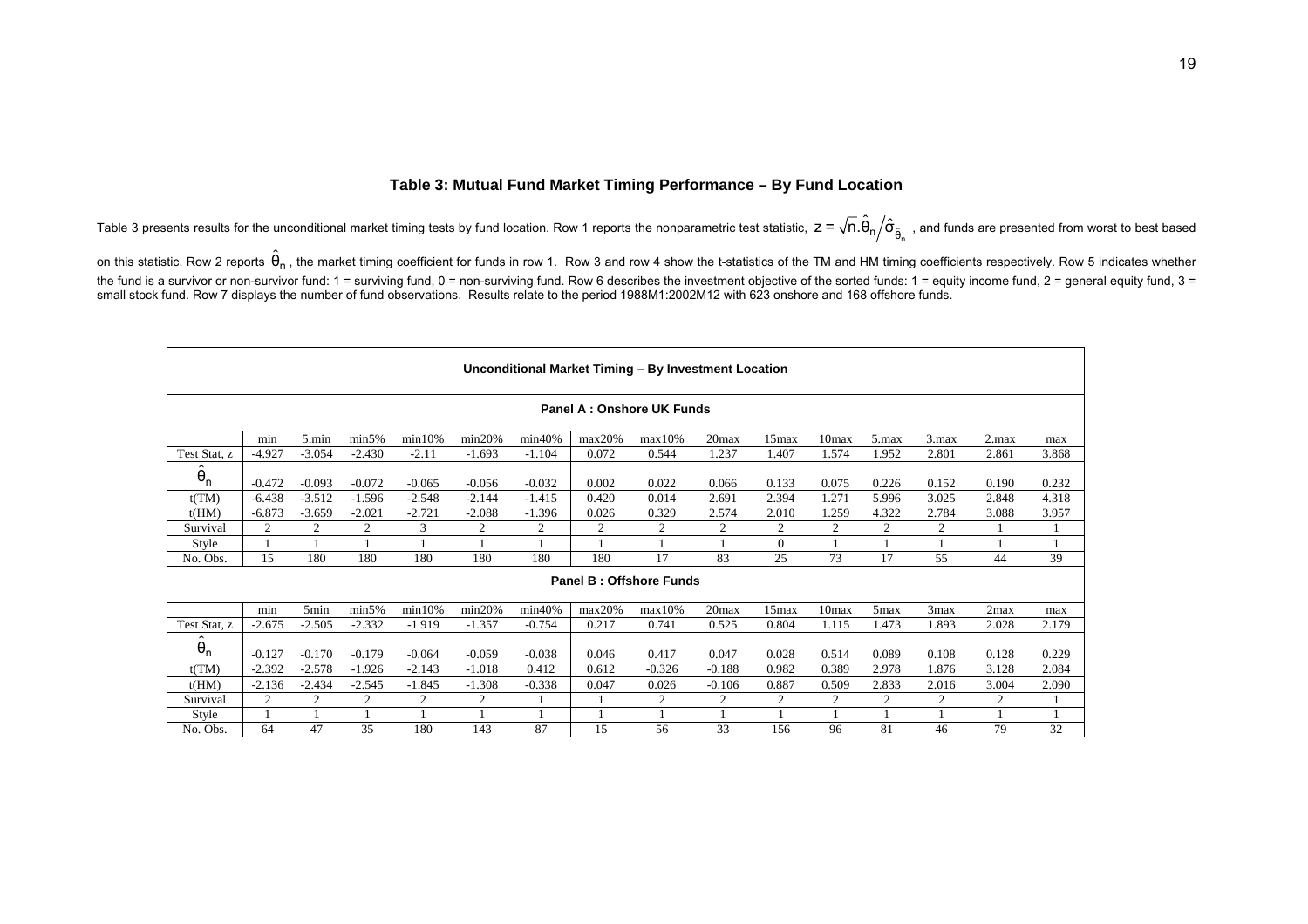#### **Table 4: Mutual Fund Market Timing Performance – Conditional Tests**

Table 4 presents results for the conditional market timing tests. Rows report the nonparametric test statistic,  $z$  =  $\sqrt{n}.\hat{\theta}_{\text{n}}/\hat{\sigma}_{\hat{\theta}_{\text{n}}}$  , and funds are presented from worst to best based on this statistic. For

ease of comparison, row 1 shows the *unconditional* test statistics. Row 2 to row 6 report the nonparametric test statistics of the *conditional* market timing tests for the funds as presented in row 1. Public information variables are: Z1 = 1 month UK Tbill rate, Z2 = term spread, Z3 = market dividend yield and Z4 = gilt/equity yield ratio. Results relate to the period 1988M1:2002M12 and are restricted to funds with a minimum of 12 observations, leaving 791 funds in the analysis.

|                | <b>Conditional Market Timing</b> |          |          |           |          |          |        |       |       |       |         |       |       |                  |        |       |       |       |
|----------------|----------------------------------|----------|----------|-----------|----------|----------|--------|-------|-------|-------|---------|-------|-------|------------------|--------|-------|-------|-------|
|                | min                              | 5.min    | min5%    | $min10\%$ | min40%   | max30%   | max10% | max5% | max3% | 20max | 15max   | 2max  | 10max | 7 <sub>max</sub> | .max   | 3.max | 2.max | max   |
| Test Stat, z   | -4.927                           | $-3.054$ | $-2.398$ | $-2.071$  | $-1.026$ | $-0.174$ | 0.563  | 0.956 | .343  | 1.407 | .549    | 1.668 | 1.812 | 1.952            | 2.028  | 2.801 | 2.861 | 3.868 |
|                |                                  |          |          |           |          |          |        |       |       |       |         |       |       |                  |        |       |       |       |
| Z <sub>1</sub> | $-3.833$                         | $-2.791$ | $-2.015$ | $-1.528$  | $-0.318$ | 0.121    | 0.528  | .182  | .323  | .133  | .897    | 1.616 | 2.068 | .846             | 2.448  | 2.083 | 2.482 | 2.353 |
| Z <sub>2</sub> | $-1.742$                         | $-2.673$ | $-1.702$ | 1.503     | $-0.735$ | $-0.117$ | 0.086  | 1.012 | .253  | 1.301 | .874    | 1.522 | 1.962 | 2.325            | 2.753  | 2.305 | 2.426 | 2.114 |
| Z <sub>3</sub> | $-5.416$                         | $-2.103$ | $-2.203$ | $-1.512$  | $-0.288$ | 0.019    | 0.955  | 0.422 | 1.428 | 1.443 | .578    | 0.635 | .328  | .970             | .593   | 2.523 | 2.567 | 3.715 |
| Z1, Z2, Z3     | $-1.646$                         | $-1.928$ | $-1.665$ | $-1.256$  | 0.035    | 0.267    | 0.445  | 0.827 | .330  | 0.200 | 1.378   | .363  | 0.934 | 2.790            | . .531 | .968  | 2.121 | 1.612 |
| Z4             | $-3.103$                         | $-3.105$ | 1.860    | $-2.355$  | $-0.865$ | $-0.278$ | 0.325  | 0.935 | 1.461 | 0.551 | . . 150 | 1.069 | 0.931 | .830             | 1.916  | 2.637 | 2.986 | 3.602 |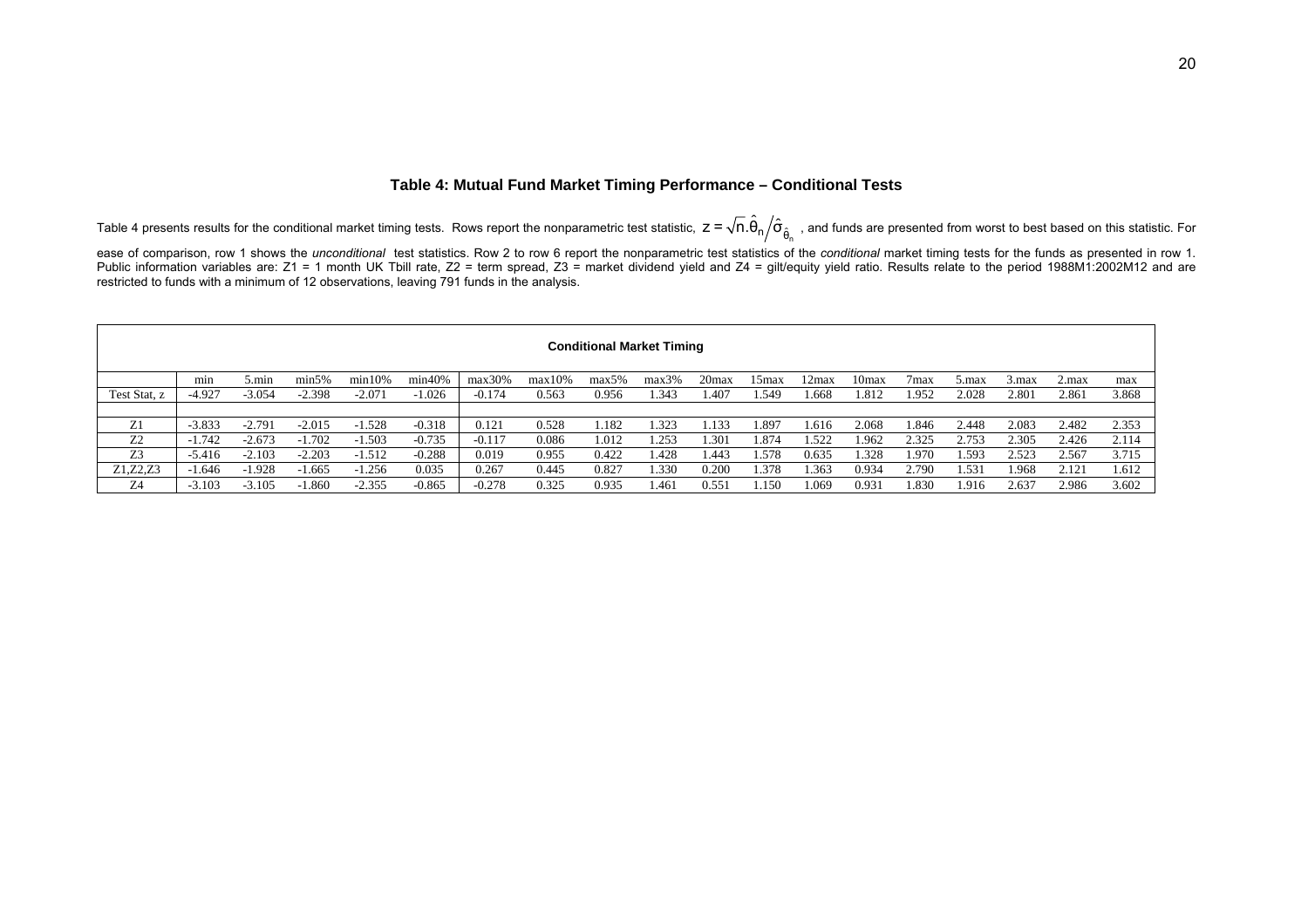#### **Table 5: Mutual Fund Market Return and Volatility Timing**

Table 5 presents results for the market volatility and joint market volatility and market return timing tests. Row 1 report the nonparametric test statistic,  $z$  =  $\sqrt{n}.\hat{\theta}_n/\hat{\sigma}_{\hat{\theta}_n}$  , for the highest sorted 12

funds - significant at 5% (one-tail test). Row 2 shows the volatility timing coefficient, λ, for the funds as sorted in row 1. Newey-West adjusted t-statistic are shown in parentheses. Row 3 presents the joint return and volatility timing coefficient, γ, for the funds as sorted in row 1. Row 4 reports the market return and volatility timing coefficients as indicated for funds as sorted in row 1. In each case Newey-West adjusted t-statistic are shown in parentheses.

| <b>Market Return and Volatility Timing</b>                                                                                                                                                                                                                                                                                       |                    |         |         |         |            |                  |                  |            |            |          |            |            |  |
|----------------------------------------------------------------------------------------------------------------------------------------------------------------------------------------------------------------------------------------------------------------------------------------------------------------------------------|--------------------|---------|---------|---------|------------|------------------|------------------|------------|------------|----------|------------|------------|--|
|                                                                                                                                                                                                                                                                                                                                  | 12max              | 11 max  | 10max   | 9max    | 8max       | 7 <sub>max</sub> | 6 <sub>max</sub> | 5max       | 4.max      | 3.max    | 2.max      | max        |  |
| Nonparametric test statistic, $z = \sqrt{n}.\hat{\theta}_n / \hat{\sigma}_{\hat{\theta}_n}$                                                                                                                                                                                                                                      | 1.668              | 1.686   | 1.812   | 1.893   | 1.922      | 1.952            | 2.019            | 2.028      | 2.179      | 2.801    | 2.862      | 3.868      |  |
| $\mathbf{r}_{\mathsf{i},\mathsf{t}+\mathsf{1}} = \alpha + \sum_{\mathsf{i}=\mathsf{1}} \beta_\mathsf{j} \mathbf{r}_{\mathsf{j},\mathsf{t}+\mathsf{1}} + \lambda \mathbf{r}_{\mathsf{m},\mathsf{t}+\mathsf{1}} (\sigma_{\mathsf{m},\mathsf{t}+\mathsf{1}} \cdot \overline{\sigma}_\mathsf{m}) + \epsilon_{\mathsf{t}+\mathsf{1}}$ | 0.001              | 0.021   | 0.023   | 0.031   | $-0.020$   | 0.095            | 1.142            | $-0.051$   | 0.011      | 0.007    | 0.029      | 0.032      |  |
|                                                                                                                                                                                                                                                                                                                                  | (0.010)            | (0.511) | (0.990) | (0.444) | $(-0.711)$ | (1.557)          | (1.198)          | $(-1.953)$ | (0.786)    | (0.283)  | (0.834)    | (0.997)    |  |
| $r_{i,t+1} = \alpha + \sum_{j=1}^{k} \beta_j r_{j,t+1} + \gamma \left( \frac{r_{m,t+1}}{\sigma_{m,t+1}} \right)^2 + \varepsilon_{t+1}$                                                                                                                                                                                           | 0.065              | 0.060   | 0.085   | 0.019   | 0.108      | 0.155            | 0.233            | 0.109      | 0.093      | 0.073    | 0.129      | 0.095      |  |
|                                                                                                                                                                                                                                                                                                                                  | (0.816)            | (2.194) | (1.602) | (0.426) | (3.564)    | (3.303)          | (2.027)          | (2.664)    | (3.023)    | (2.176)  | (2.723)    | (1.623)    |  |
| $r_{i,t+1} = \alpha + \sum_{i=1}^{K} \beta_j r_{j,t+1} + \gamma r_{m,t+1}^2 + \lambda r_{m,t+1} (\sigma_{m,t+1} - \overline{\sigma}_m) + \varepsilon_{t+1}$                                                                                                                                                                      | $V = 0.010$        | 0.007   | 0.007   | 0.008   | 0.171      | 0.023            | 0.031            | 0.019      | 0.010      | 0.015    | 0.202      | 0.019      |  |
|                                                                                                                                                                                                                                                                                                                                  | (0.959)            | (1.468) | (0.203) | (1.293) | (4.668)    | (3.421)          | (1.546)          | (4.325)    | (2.565)    | (2.954)  | (3.249)    | (4.391)    |  |
|                                                                                                                                                                                                                                                                                                                                  | $\lambda = -0.023$ | 0.005   | 0.007   | 0.015   | $-0.045$   | $-0.047$         | $-0.104$         | $-0.079$   | $-0.013$   | $-0.024$ | $-0.015$   | $-0.010$   |  |
|                                                                                                                                                                                                                                                                                                                                  | $(-0.248)$         | (0.112) | (0.203) | (0.211) | (-1.753)   | $(-0.683)$       | $(-0.871)$       | (-2.974)   | $(-0.623)$ | (-0.805) | $(-0.392)$ | $(-0.364)$ |  |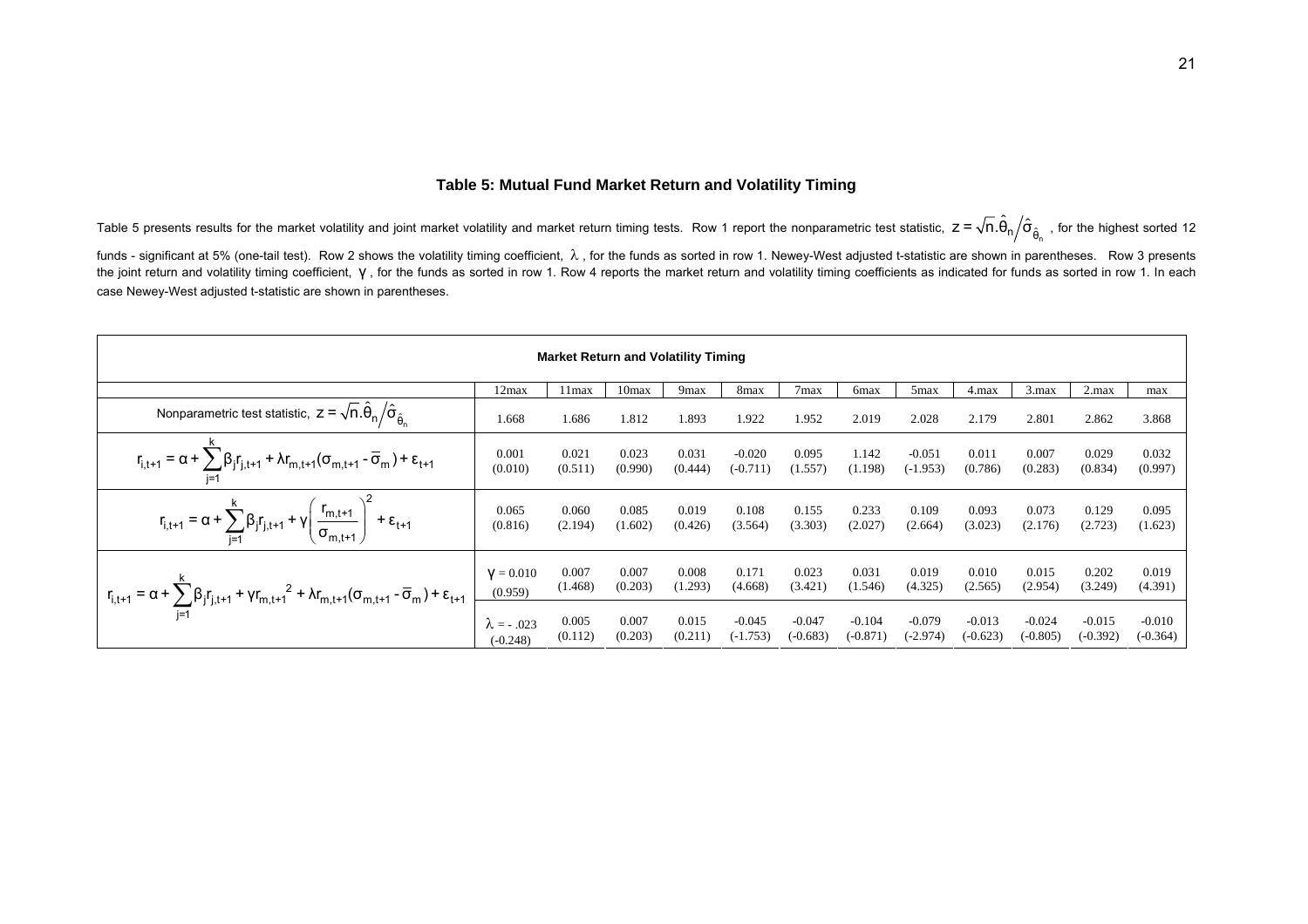#### **Figure 2: Distributions of the Unconditional Market Timing Test Statistic – By Investment Style**

Figure 2 shows a histogram of the cross-section of unconditional market timing test statistics, z, by investment style as indicated. The figures are based on 155 equity income, 514 equity and 122 small stock funds with at least 12 monthly observations.

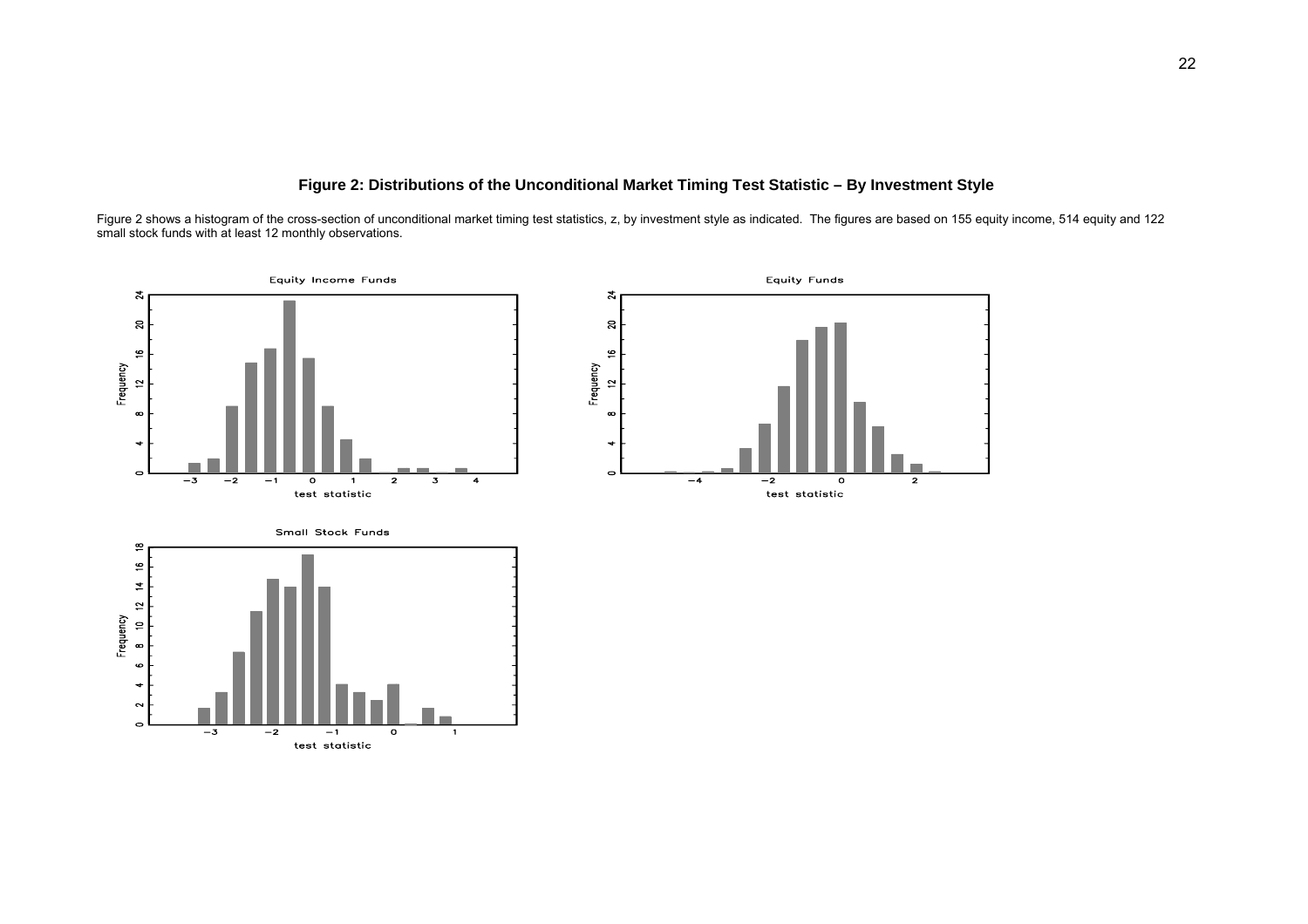#### **References**

- Abrevaya, J. and Jiang, W. (2001). Pairwise slope statistics for testing curvature, working paper, University of Chicago Graduate School of Business and Columbia Business School.
- Admati, A., Bhattacharya, S., Ross, S. and Pfleiderer, P. (1986). On timing and selectivity, *Journal of Finance*, 41, pp 715-730.
- Admati, A. and Pfleiderer, P. (1997). Does it all add up? Benchmarks and the compensation of active portfolio managers, *Journal of Business*, 70, pp 323-350.
- Almazan, A., Brown, K., Carlson, M. and Chapman, D. (2004). Why constrain your mutual fund manager, *Journal of Financial Economics*, 73 (2), pp 289-321.
- Becker, C., Ferson, W., Myers, D. and Schill, M. (1999). Conditional market timing with benchmark investors, *Journal of Financial Economics*, 52, pp 119-148.
- Blake, D. and Timmermann, A. (1998). Mutual fund performance: evidence from the UK, *European Finance Review*, 2, pp 57-77.
- Bollen, N. and Busse, J. (2001). On the timing ability of mutual fund managers, *Journal of Finance*, 56, pp 1075-1094.
- Bollen, N. and Busse, J. (2005). Short term persistence in mutual fund performance, *Review of Financial Studies*, 18 (2), pp 569-597.
- Breen, W., Jagannathan, R. and Ofer, A. (1986). Correcting for heteroscedasticity in tests for market timing ability, *Journal of Business*, 59, pp 585-598.
- Brown, K., Harlow, W.V. and Starks, L.T. (1996). Of tournaments and temptations: an analysis of managerial incentives in the mutual fund industry, *Journal of Finance*, 51, pp 85- 110.
- Busse, J. (1999). Volatility timing in mutual funds: evidence from daily returns, *Review of Financial Studies*, 12, pp 1009-1041.
- Carpenter, J. (2000). Does option compensation increase managerial risk appetite, *Journal of Finance*, 55, pp 2311-2331.
- Chen, C.R. and Stockum, S. (1985). Selectivity, market timing and random behaviour of mutual funds: a generalized model, *Journal of Financial Research*, pp 87-96.
- Chen, Y. and Liang, B. (2006). Do market timing hedge funds time the market? EFA 2005 Moscow Meetings. Available at SSRN.
- Chevalier, J. and Ellison, G. (1997). Risk taking by mutual funds as a response to incentives, *Journal of Political Economy*, 105, pp 1167-1200.
- Clare, A.D., Thomas, S.H. and Wickens, M.R. (1994). Is the Gilt-Equity yield ratio useful for predicting UK stock returns, *The Economic Journal*, 104, pp 303-315.
- Coggin, D., Fabozzi, F. and Rahman, S. (1993). The investment performance of US equity pension fund managers, *Journal of Finance*, 54, pp 875-899.
- Cuthbertson, K., Nitzsche, D. and O' Sullivan, N. (2005). Mutual fund Performance: Skill or Luck?, Working Paper, Available at SSRN.
- Edelen, R.M. (1999). Investor flows and the assessed performance of open-end mutual funds, *Journal of Financial Economics*, 53, pp 439-466.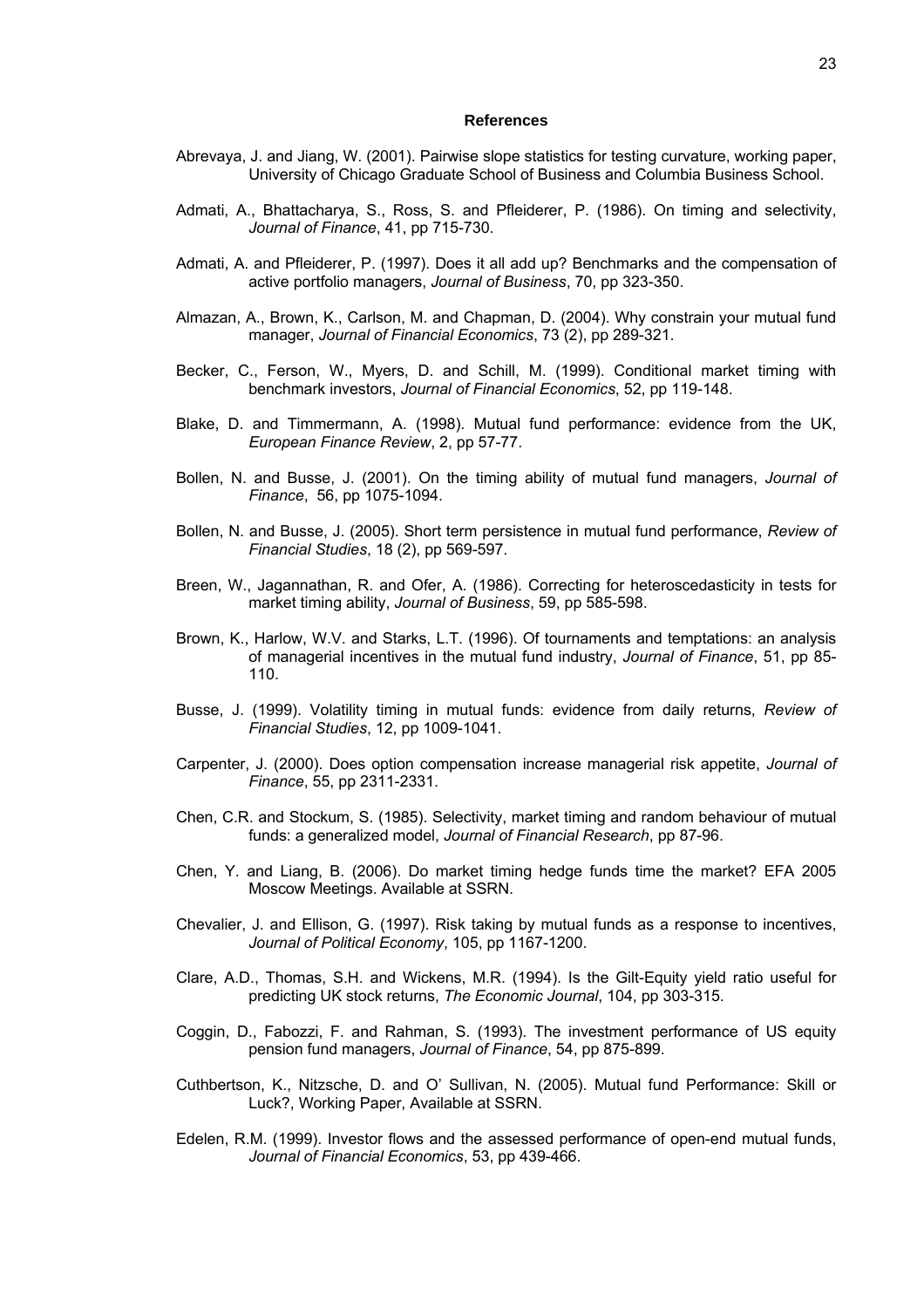- Ferson, W. and Khang, K. (2001). Conditional performance measurement using portfolio weights: evidence for pension funds, *Journal of Financial Economics*, 65, pp 249- 282.
- Ferson, W. and Schadt, R. (1996). Measuring fund strategy and performance in changing economic conditions, *Journal of Finance*, 51, pp 425-462.
- Ferson, W. and Warther, V. (1996). Evaluating fund performance in a dynamic market, *Financial Analysts Journal*, 52, pp 20-28.
- Fletcher, J. (1995). An examination of the selectivity and market timing performance of UK unit trusts, *Journal of Business Finance and Accounting*, 22(1), pp 143-156.
- Fletcher, J. and Forbes, D. (2002). An exploration of the persistence of UK unit trust performance, *Journal of Empirical Finance*, 9, pp 475-493.
- Goetzmann, W., Ingersoll Jr., J., and Ivkovich, Z. (2000). Monthly measurement of daily timers, *Journal of Financial and Quantitative Analysis*, 35, pp 257-290.
- Grinblatt, M. and Titman, S. (1989). Portfolio performance evaluation: old issues and new insights, *Review of Financial Studies*, 2, pp 393-421.
- Henriksson, R.D. and Merton, S.C. (1981). On market timing and investment performance II: statistical procedures for evaluating forecasting skills, *Journal of Business*, 54, pp 513-33.
- Jagannathan, R. and Korajczyk, R. (1986). Assessing the market timing performance of managed portfolios, *Journal of Business*, 59, pp 217-235.
- Jiang, W. (2003). A nonparametric test of market timing, *Journal of Empirical Finance*, 10, pp 399-425.
- Jiang, G., Yao, T. and Yu, T. (2005). Do mutual funds time the market? Evidence from portfolio holdings. AFA 2005 Philadelphia Meetings Papers. Available at SSRN.
- Keswani, A. and Stolin, D. (2005). Mutual Fund Performance Persistence and Competition: A Cross-Sector Analysis, Working Paper, Available at SSRN.
- Kothari, S.P. and Warner, J.B. (2001). Evaluating mutual fund performance, *Journal of Finance*, Vol. 56, No. 5, pp 1985-2010.
- Leger, L. (1997). UK investment trusts: performance, timing and selectivity, *Applied Economics Letters*, 4, pp 207-210.
- Mamaysky, H., Spiegel, M. and Zhang, H. (2004). Estimating the dynamics of mutual fund alphas and betas. Yale ICF Working Paper No. 03-03, EFA 2003 Annual Conference No. 803, AFA 2004 San Diego Meetings. Available at SSRN.
- OECD, 2003, Monitoring the Future Social Implication of Today's Pension Policies, *OECD*, Paris, unpublished.
- Otten, R. and Bams, D. (2002). European Mutual Fund Performance, *European Financial Management*, Vol. 8, pp 75-101.
- Quigley, G, and Sinquefield, R. (2000). Performance of UK Equity Unit Trusts, *Journal of Asset Management,* 1, 72-92.
- Scruggs, J. (1998). Resolving the puzzling intertemporal relation between the market risk premium and conditional market variance: a two-factor approach, *Journal of Finance*, 53, 575-603.